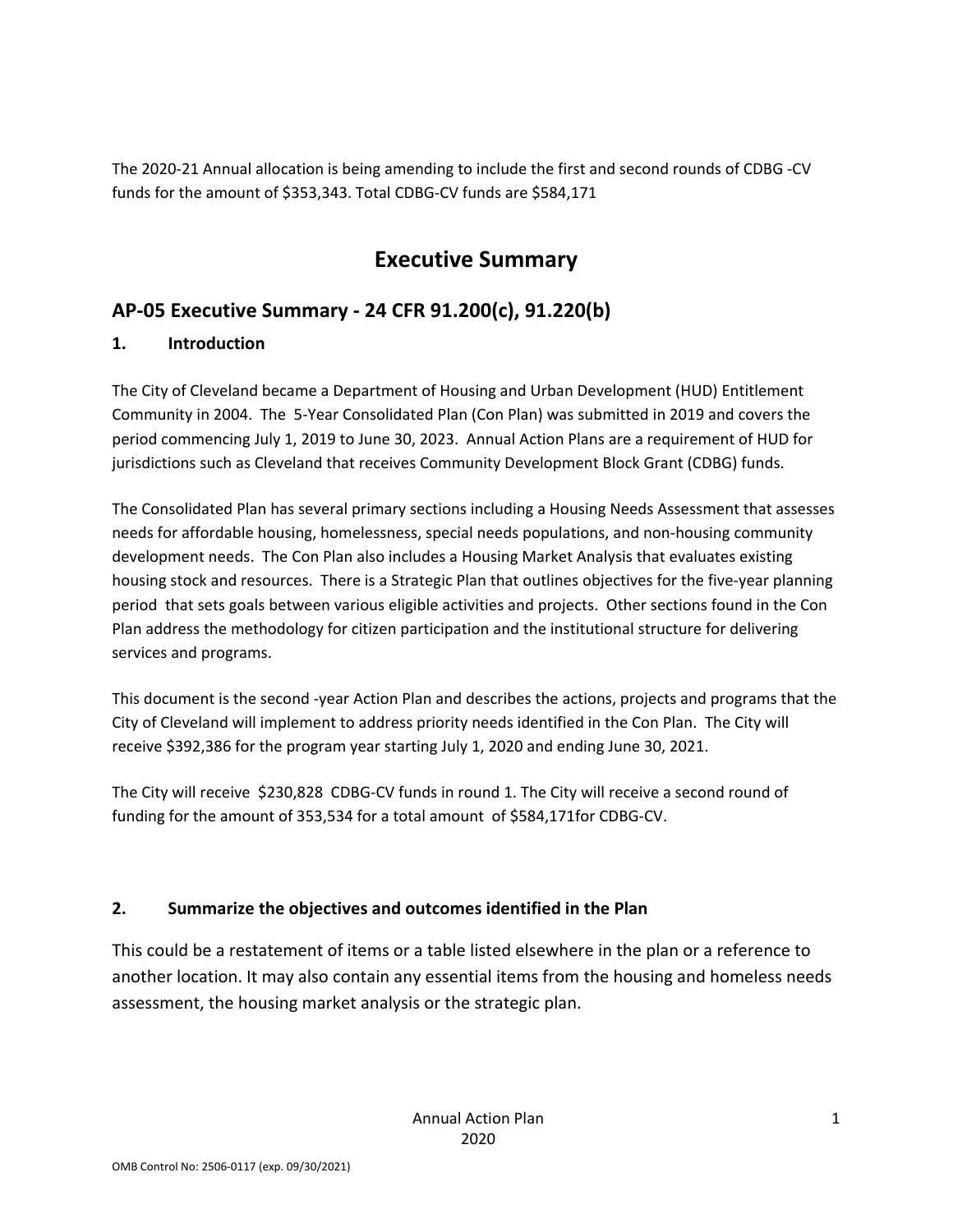The Con Plan identified eight overarching priority community development and affordable housing needs. An amendment to the Con Plan was submitted for approval to add economic development and public service.

- Affordable housing for renters and homebuyers;
- Public awareness of fair housing laws and lead-based paint requirements;
- Transitional and supportive housing needs;
- Housing and supportive services for the elderly and disabled;
- Code enforcement
- Public facility and infrastructure improvement
- **•** Economic Development
- Public Service

From these priorities and within the context of limited funding resources, goals were developed with the following proposed CDBG allocation of \$392,386 for program year 2020‐2021 and \$230,828 for round 1 CDBG ‐CV and \$353,423 round 2 allocation of CDBG‐CV

#### FY02020‐21 Program year

- Code Enforcement ‐ \$35,000
- Infrastructure/ Recreation /Public Facilities, Park improvements: \$285,326
- Planning/Administration \$72,000

#### Total CDBG‐CV funds: \$584,171

Additional goals are being added as a result of COVID 19. Those goals are:

- Administration and program development relating to CDBG-CV \$110,828
- Economic Development related to CDBG‐CV \$140,000.
- Public Service related to CDBG‐CV ‐ \$68,000.Infrastructure/Recreation/ Public Facilities CDBG‐CV ‐ \$265,343

#### **3. Evaluation of past performance**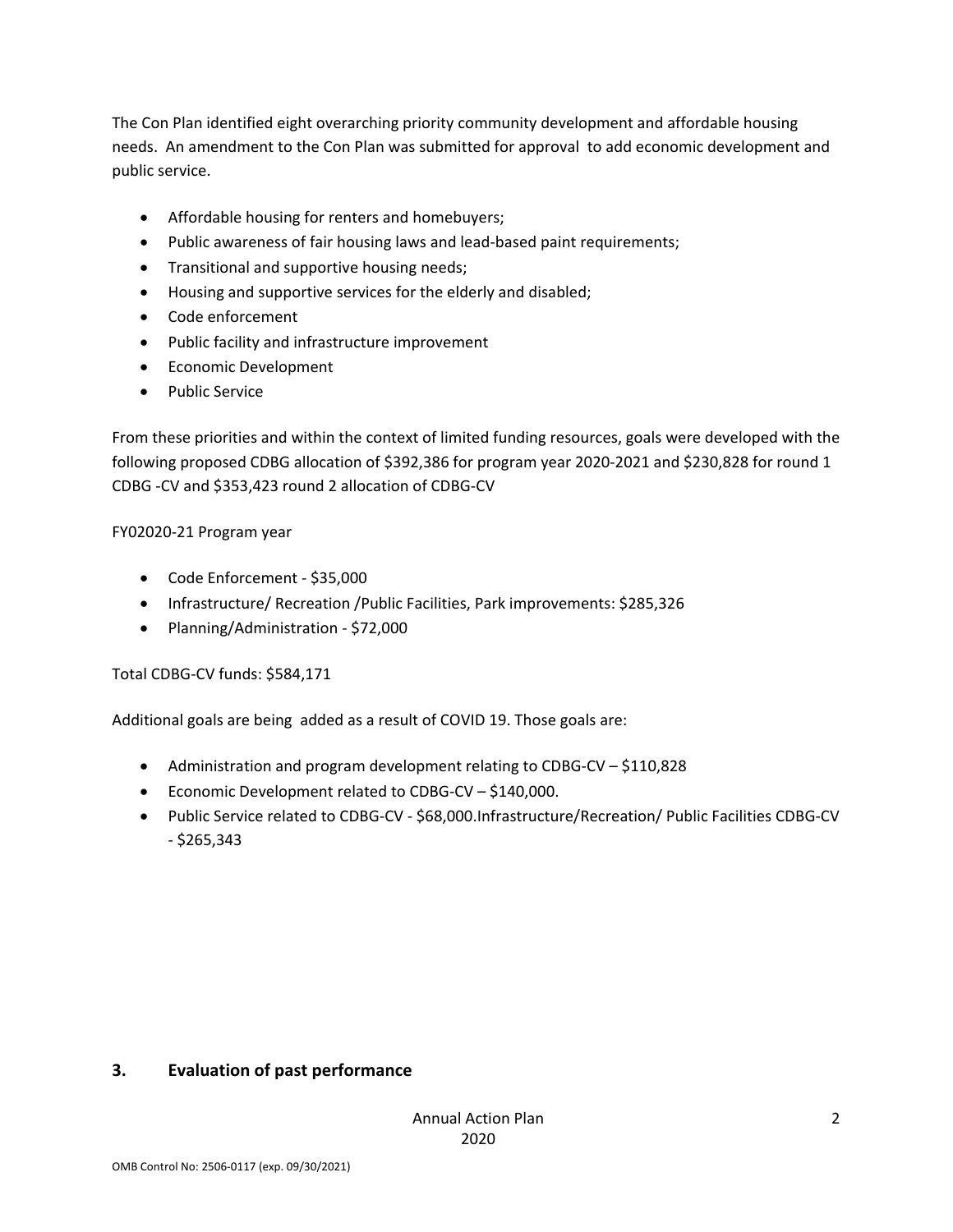This is an evaluation of past performance that helped lead the grantee to choose its goals or projects.

The above allocation of resources continues successful initiatives and partnerships built during previous program years. The City of Cleveland has been successful in attacking affordable housing standards and neighborhood quality issues with targeted codes enforcement and improvements to neighborhood infrastructure. Likewise, the City's affordable housing initiatives have relied on working in partnership with area non-profit providers to leverage additional housing resources and expertise. The specific projects proposed for the second year Action Plan are largely the result of the City's evaluation of how similar earlier activities have performed. The COVID funds will be used for activities to repsond to, prepare for and the prevention of COVID‐19.

### **4. Summary of Citizen Participation Process and consultation process**

Summary from citizen participation section of plan.

During the Action Plan process, the City of Cleveland consulted with a wide variety of housing and service organizations, civic organizations, neighborhood residents and groups, departments of local government, elected officials, and others. The organizations and groups invited to participate covered the major providers of affordable housing, emergency housing, special needs housing, community facilities, services for youth, elderly, and disabled. Sections of government supplying public community centers, parks, recreation, and open space, public works such as sidewalk, street, water/sewer, and stormwater improvements, and with public safety officers focused on permitting and code compliance within CDBG target areas were invited to participate.

The City held 4 public hearings pertaining to the 2020‐2021 Annul Action Plan. The City also held a public hearing pertaining to an Amendment to the 2019‐2023 Consolidated Plan for input pertaining to activities for CDBG ‐CV allocation. Hearings were well attended. Interpretative services were available for Spanish speakers.

The City held 2 public hearings pertaining to the amendment of the 2020‐2021 Annual Action plan to include the second round of CDBG‐CV. Public hearings were held on Febraury 16, 2021 and March 22, 2021. Both hearings we held live on the City's Facebook page. A phone number was availble for the public to call in for comments. FB comments could be taken on the fb page. There were no facebook comments. There are no sign‐in sheets for meetings held in 2/16/2021 or 3/22/2021.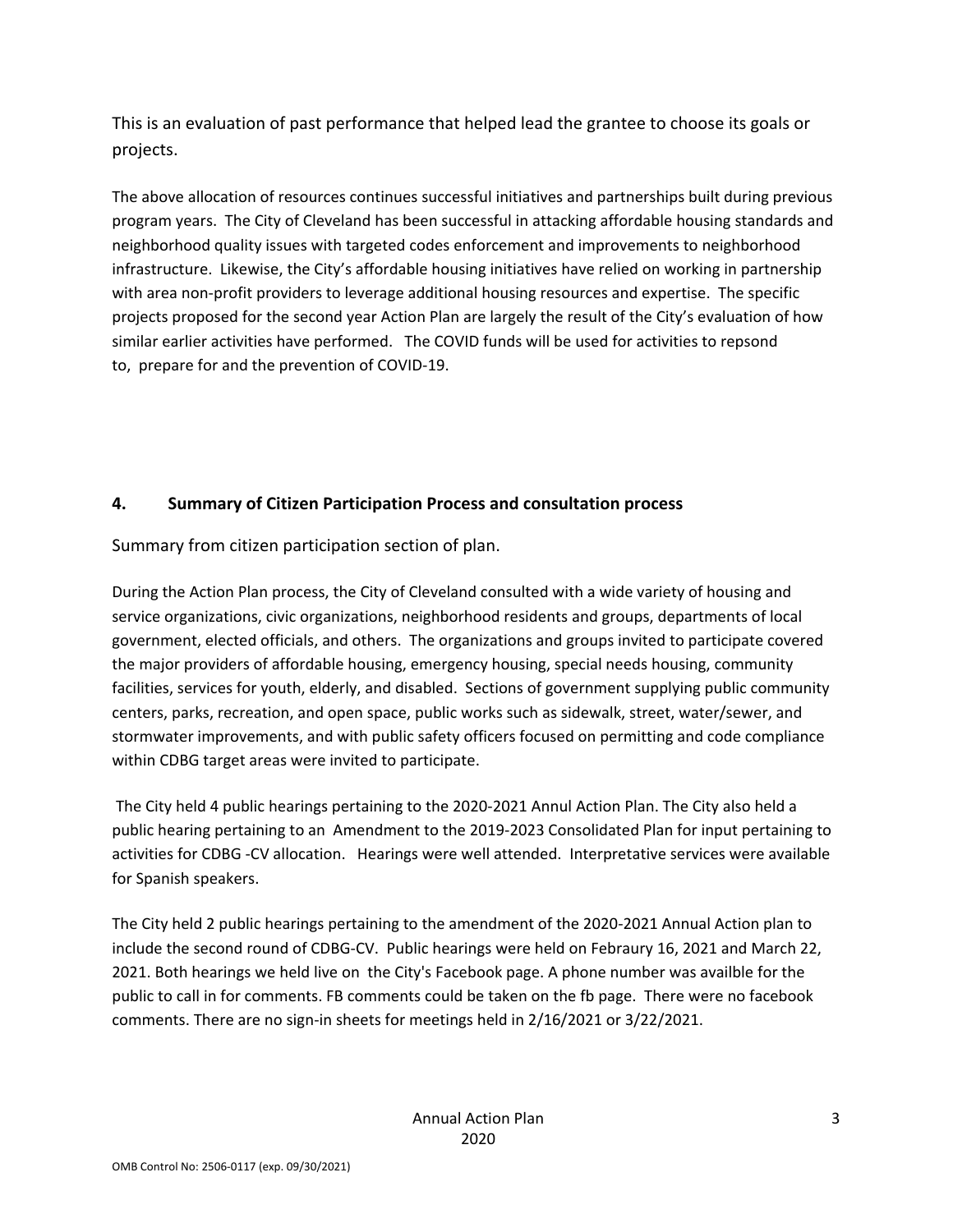### **5. Summary of public comments**

This could be a brief narrative summary or reference an attached document from the Citizen Participation section of the Con Plan.

Public comments are attached as an appendix to the Action Plan.

### **6. Summary of comments or views not accepted and the reasons for not accepting them**

All comments were reviewed. All comments are in the Appendix section.

#### **7. Summary**

The City of Cleveland has leveraged its CDBG resources well in the past and will continue to do so in the future based on the goals identified during this process. All meetings held were held virtural and live on fb . The city expects to fully engage in the goals identified for the upcoming program year.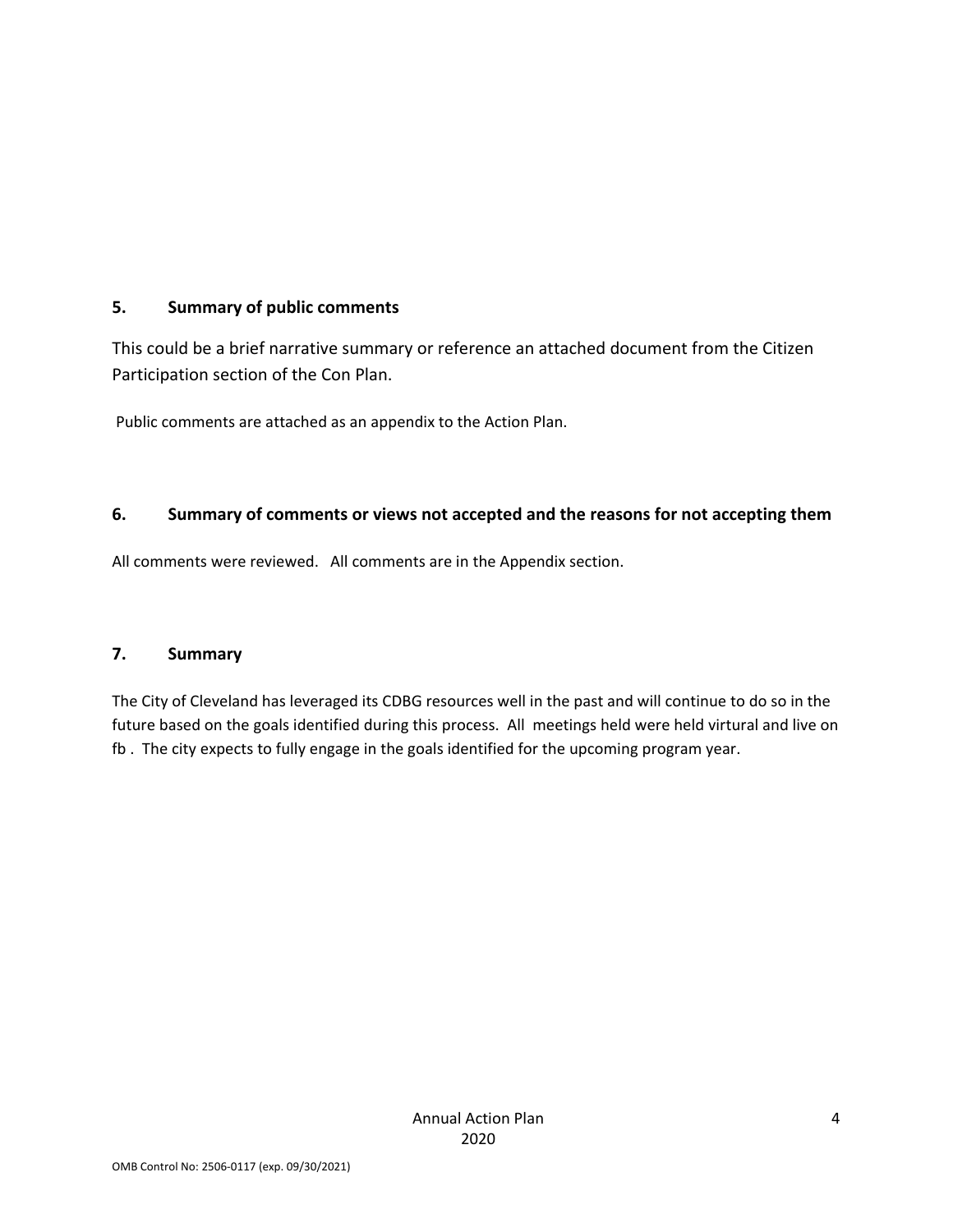### **PR‐05 Lead & Responsible Agencies – 91.200(b)**

#### **1.Agency/entity responsible for preparing/administering the Consolidated Plan**

Describe the agency/entity responsible for preparing the Consolidated Plan and those responsible for administration of each grant program and funding source.

| <b>Agency Role</b>        | Name             | Department/Agency          |  |
|---------------------------|------------------|----------------------------|--|
|                           |                  |                            |  |
| <b>CDBG Administrator</b> | <b>CLEVELAND</b> | <b>City Administration</b> |  |

**Table 1 – Responsible Agencies**

#### **Narrative (optional)**

#### **Consolidated Plan Public Contact Information**

Cathy Andrews, City of Cleveland, Redevelopment Coordinator

P.O. Box 1519, Cleveland, TN 37364‐1519

423‐479‐1913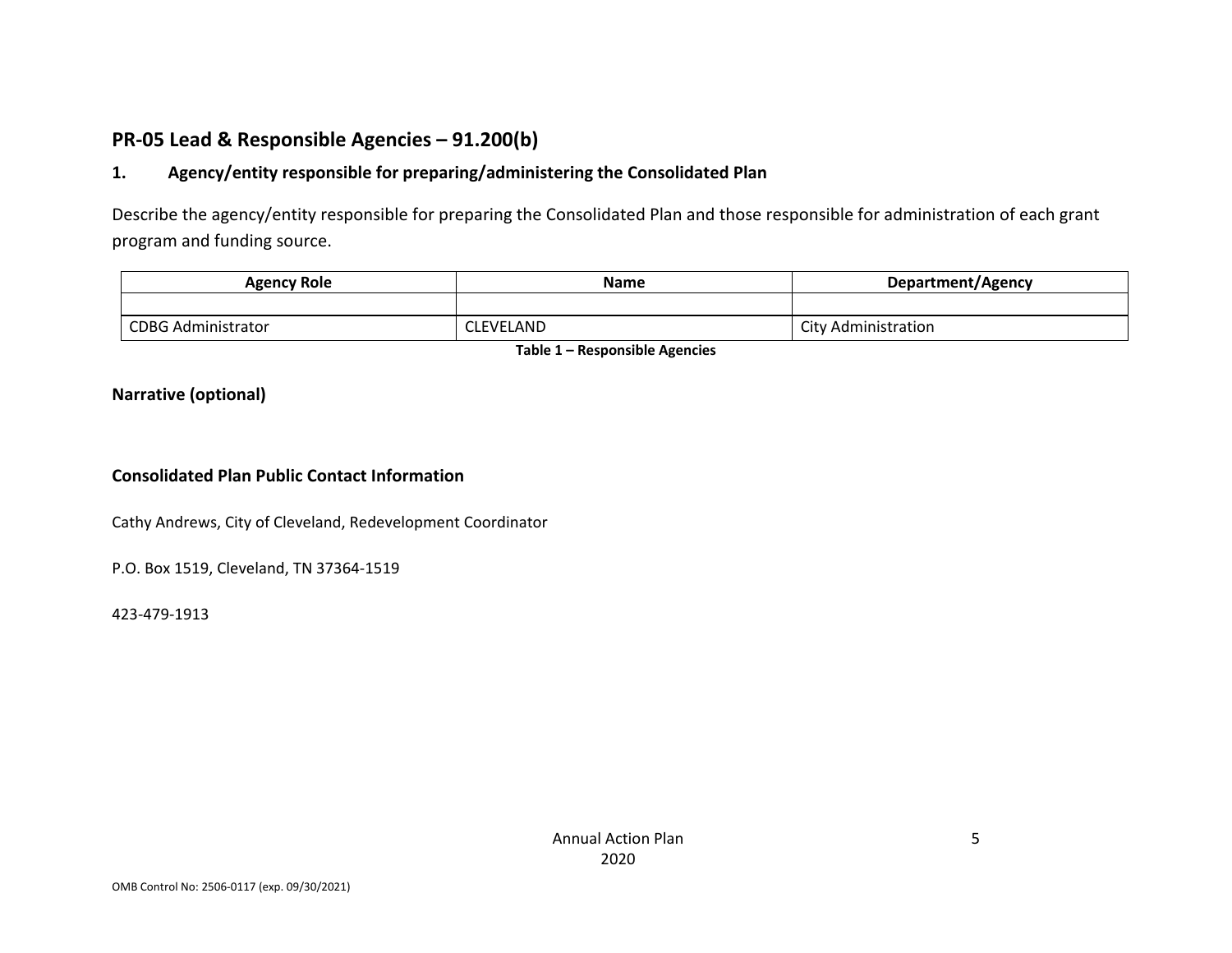## **AP‐10 Consultation – 91.100, 91.200(b), 91.215(l)**

### **1. Introduction**

The following table provides a list of partners, agencies, and organizations consulted during the Action Plan process.

*The table can be found in the appendix.*

## **Provide a concise summary of the jurisdiction's activities to enhance coordination between public and assisted housing providers and private and governmental health, mental health and service agencies (91.215(l))**

During the Action Planning process, the City of Cleveland consulted with a wide variety of housing and service organizations, civic organizations, neighborhood residents and groups, Departments of local government, elected officials, and others. The list of key consultations is included in this document. The organizations and groups consulted covered the major providers of affordable housing, emergency housing, special needs housing, community facilities, services for youth, elderly, and disabled. There were also consultations with the sections of government supplying public community centers, parks, recreation, and open space, public works such as sidewalk, street, water/sewer, and stormwater improvements, and with public safety officers focused on permitting and code compliance within CDBG target areas.

### **Describe coordination with the Continuum of Care and efforts to address the needs of homeless persons (particularly chronically homeless individuals and families, families with children, veterans, and unaccompanied youth) and persons at risk of homelessness.**

The City of Cleveland works closely with the Cleveland Emergency Shelter, the only emergency shelter for homeless persons within the jurisdiction. The Cleveland Shelter is part of the Continuum of Care and actively participates in the CoC planning process. Although Cleveland has not been a direct entitlement jurisdiction for the Emergency Shelter Grant (ESG) program, they have in the past participated and received funding under the State of Tennessee's small cities program administered by the Tennessee Housing and Development Agency (THDA). The City of Cleveland provides technical assistance to the ESG program as it relates to guidance for grant application preparation and grants administration. The shelter provides more than just emergency housing, it also provides employment training in‐house, life skills training, and helps reduce homelessness by helping with utilities, deposits, and correcting arrearages.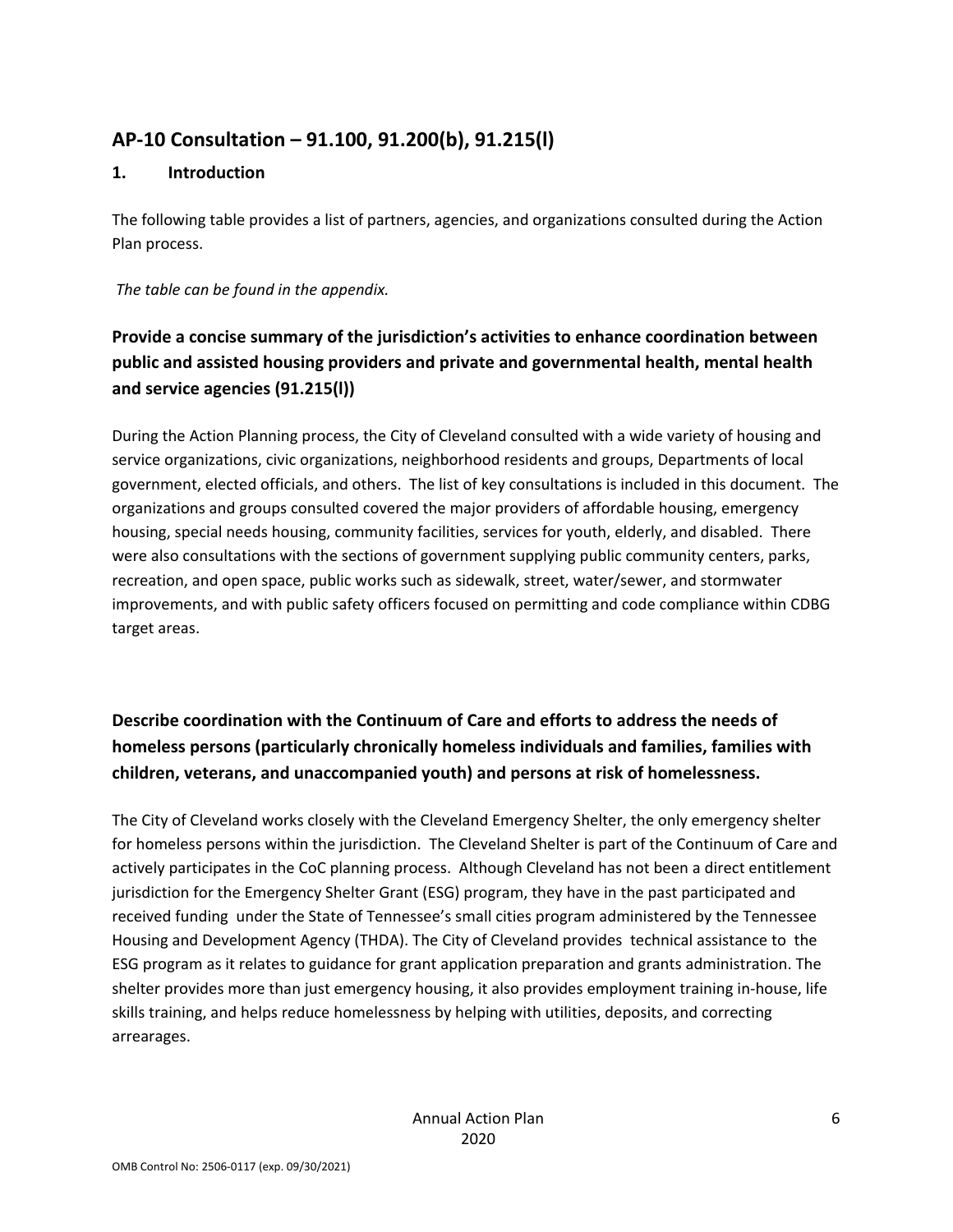**Describe consultation with the Continuum(s) of Care that serves the jurisdiction's area in determining how to allocate ESG funds, develop performance standards for and evaluate outcomes of projects and activities assisted by ESG funds, and develop funding, policies and procedures for the operation and administration of HMIS**

As described above, the City of Cleveland works most often with the Cleveland Emergency Shelter on meeting the needs homeless persons and families. Plans for a transitional shelter to better enable the homeless to move from a shelter situation to a more independent living arrangement in a unit of their own is on their agenda. There is also concern over the lack of adequate accommodations for the chronic homeless that experience recurring episodes of homelessness for longer periods of time. The City will continue to work with the Cleveland Shelter, the CoC, and other potential providers and partners involved in these initiatives.

**2. Describe Agencies, groups, organizations and others who participated in the process and describe the jurisdiction's consultations with housing, social service agencies and other entities**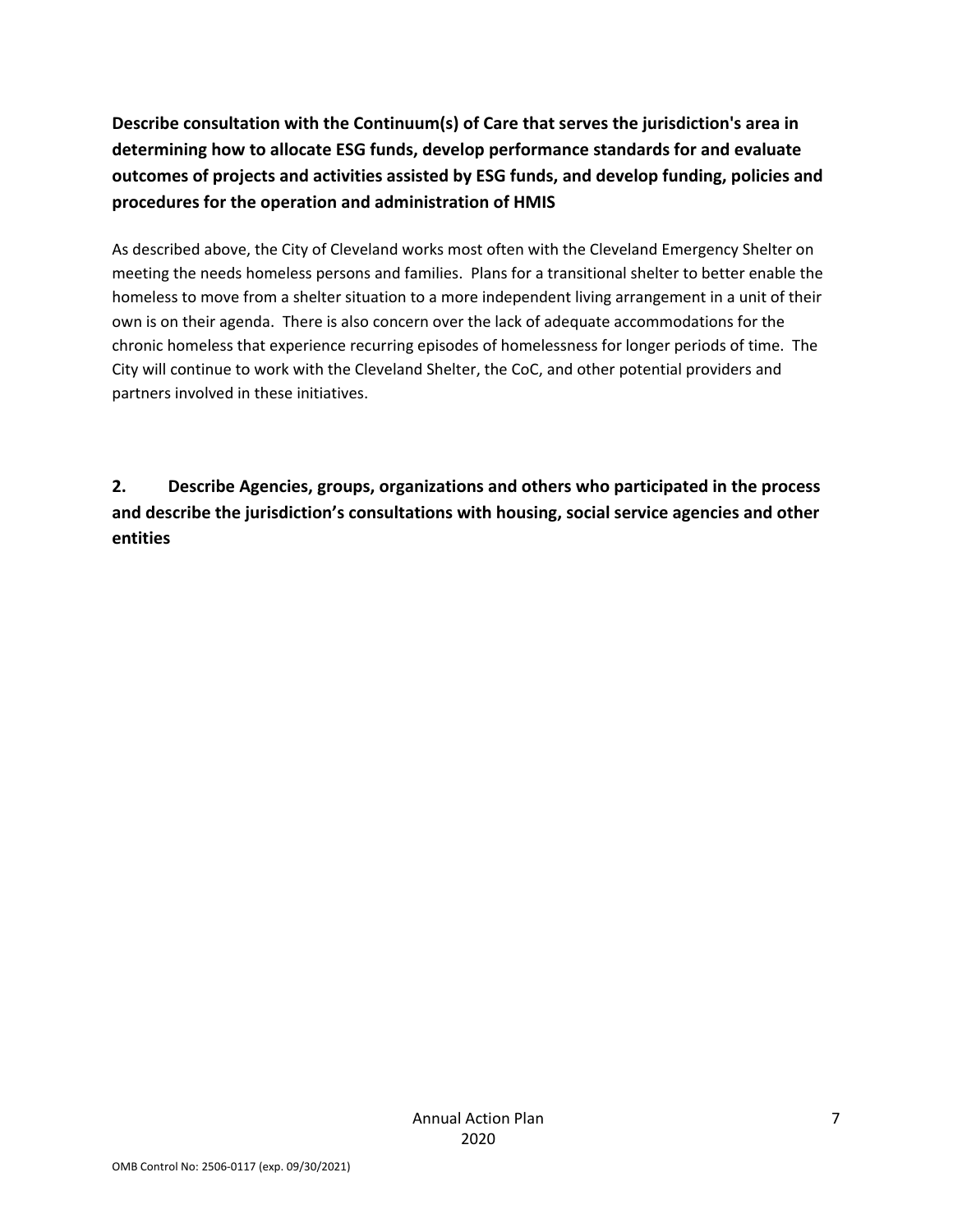**Table 2 – Agencies, groups, organizations who participated**

| 1           | Agency/Group/Organization                                                                                                                                         | Habitat for Humanity of Cleveland                                                                                                                                                                                                                                                                                                                                                     |
|-------------|-------------------------------------------------------------------------------------------------------------------------------------------------------------------|---------------------------------------------------------------------------------------------------------------------------------------------------------------------------------------------------------------------------------------------------------------------------------------------------------------------------------------------------------------------------------------|
|             | <b>Agency/Group/Organization Type</b>                                                                                                                             | Housing<br>Services - Housing<br>Service-Fair Housing                                                                                                                                                                                                                                                                                                                                 |
|             | What section of the Plan was addressed by<br>Consultation?                                                                                                        | <b>Housing Need Assessment</b><br><b>Market Analysis</b><br>Anti-poverty Strategy                                                                                                                                                                                                                                                                                                     |
|             | Briefly describe how the Agency/Group/Organization<br>was consulted. What are the anticipated outcomes of<br>the consultation or areas for improved coordination? | City staff met with Habitat for Humanity Finance Director and Executive Director<br>and discussed current projects and anticipated needs for 2020-21. Habitat staff<br>also attended public meetings to voice support of the CDBG program, our<br>partnership and need for funding install infrastructure for a future develop and<br>to provide down payment assistance to families. |
| $2^{\circ}$ | Agency/Group/Organization                                                                                                                                         | <b>CITY OF CLEVELAND</b>                                                                                                                                                                                                                                                                                                                                                              |
|             | <b>Agency/Group/Organization Type</b>                                                                                                                             | Other government - Local                                                                                                                                                                                                                                                                                                                                                              |
|             | What section of the Plan was addressed by<br>Consultation?                                                                                                        | <b>Housing Need Assessment</b><br><b>Market Analysis</b><br><b>Economic Development</b><br>Anti-poverty Strategy<br>Lead-based Paint Strategy<br>Non-Housing Community Development                                                                                                                                                                                                    |
|             | Briefly describe how the Agency/Group/Organization<br>was consulted. What are the anticipated outcomes of<br>the consultation or areas for improved coordination? | City Manager and department heads discussed with the Redevelopment<br>Coordinator needs for the coming year that could utilize CDBG funding. The City<br>Manager, Recreation Director and City Council members attended public<br>meetings as well.                                                                                                                                   |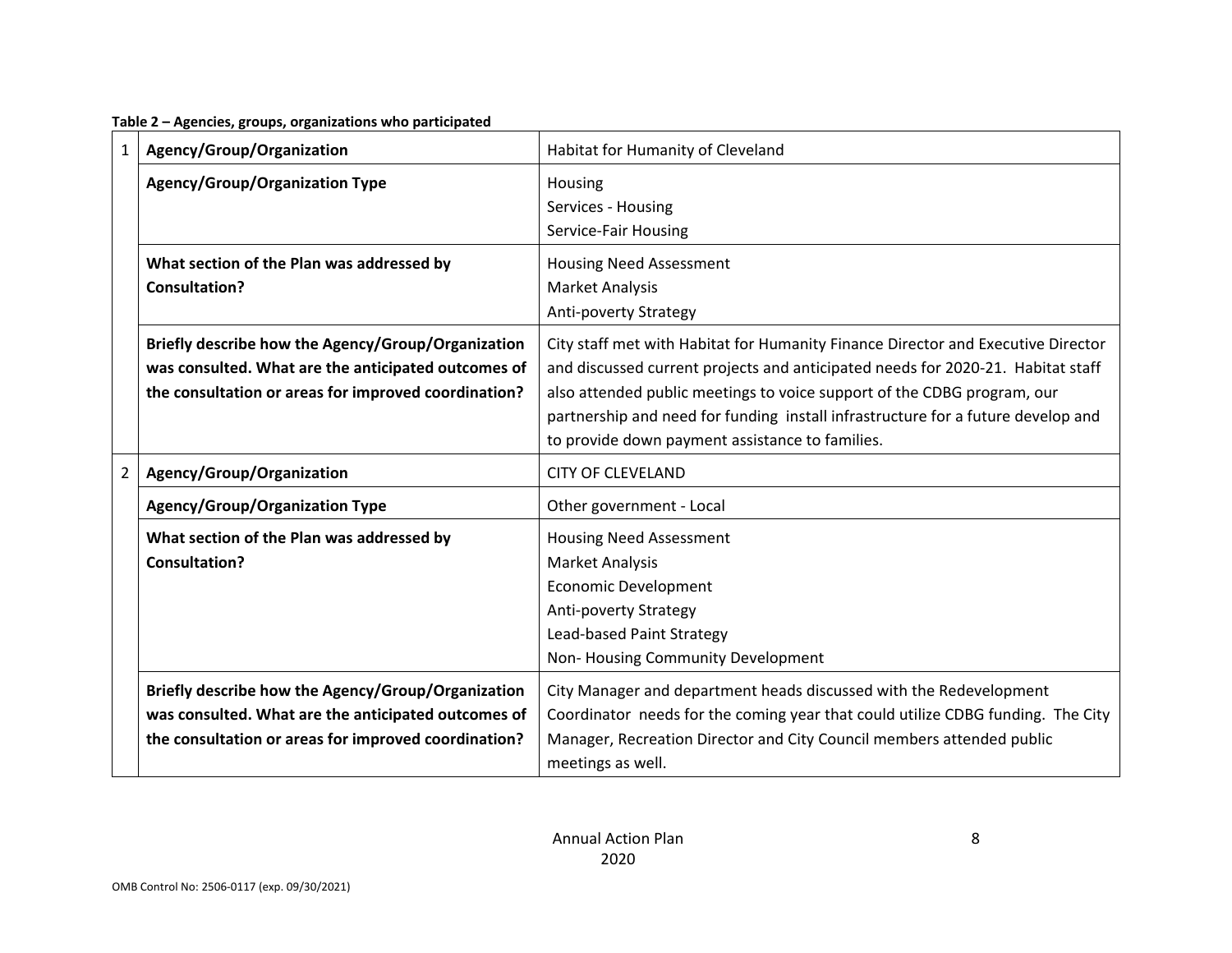| 3 | Agency/Group/Organization                            | <b>Cleveland Emergency Shelter</b>                                               |
|---|------------------------------------------------------|----------------------------------------------------------------------------------|
|   | <b>Agency/Group/Organization Type</b>                | Services-homeless                                                                |
|   | What section of the Plan was addressed by            | <b>Housing Need Assessment</b>                                                   |
|   | <b>Consultation?</b>                                 | Homeless Needs - Chronically homeless                                            |
|   |                                                      | Homeless Needs - Families with children                                          |
|   |                                                      | Homelessness Needs - Veterans                                                    |
|   |                                                      | Homelessness Needs - Unaccompanied youth                                         |
|   |                                                      | <b>Homelessness Strategy</b>                                                     |
|   |                                                      | Anti-poverty Strategy                                                            |
|   | Briefly describe how the Agency/Group/Organization   | The Director of the Cleveland Emergency Shelter contacted City staff an voiced   |
|   | was consulted. What are the anticipated outcomes of  | their support for continued partnership in providing funding and support for the |
|   | the consultation or areas for improved coordination? | homeless community.                                                              |
| 4 | Agency/Group/Organization                            | <b>Bradley Cleveland Community Services Agency</b>                               |
|   | <b>Agency/Group/Organization Type</b>                | Housing                                                                          |
|   |                                                      | Services - Housing                                                               |
|   |                                                      | Services-Children                                                                |
|   |                                                      | Services-Persons with Disabilities                                               |
|   |                                                      | Services-Persons with HIV/AIDS                                                   |
|   |                                                      | Services-Victims of Domestic Violence                                            |
|   |                                                      | Services-homeless                                                                |
|   |                                                      | Services-Health                                                                  |
|   |                                                      | Services-Education                                                               |
|   |                                                      | Services-Employment                                                              |
|   |                                                      | Services - Victims                                                               |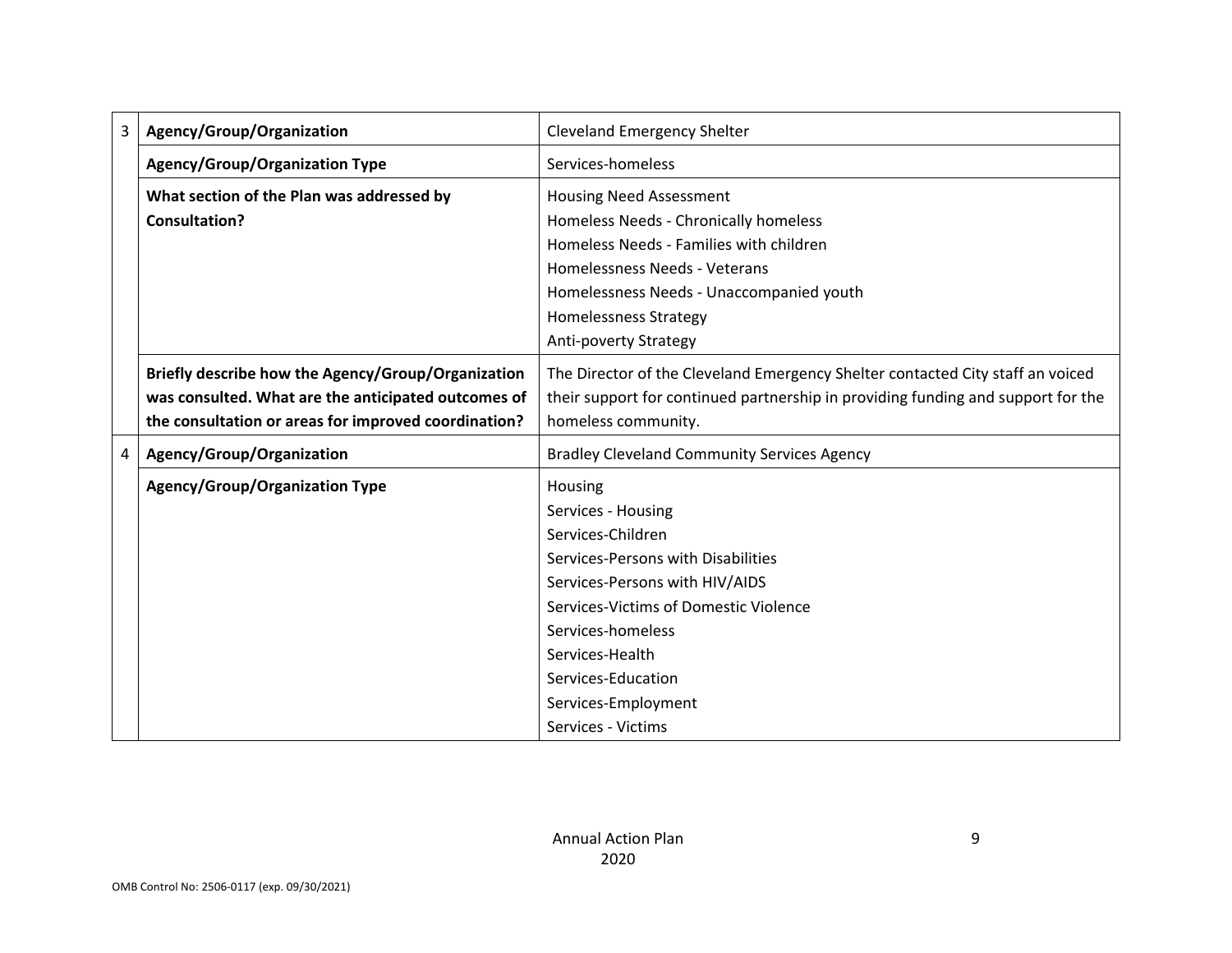|   | What section of the Plan was addressed by<br><b>Consultation?</b>                                                                                                 | <b>Housing Need Assessment</b><br>Homeless Needs - Chronically homeless<br>Homeless Needs - Families with children<br>Homelessness Needs - Unaccompanied youth<br><b>Homelessness Strategy</b><br>Non-Homeless Special Needs |
|---|-------------------------------------------------------------------------------------------------------------------------------------------------------------------|------------------------------------------------------------------------------------------------------------------------------------------------------------------------------------------------------------------------------|
|   | Briefly describe how the Agency/Group/Organization<br>was consulted. What are the anticipated outcomes of<br>the consultation or areas for improved coordination? | The Director of the Cleveland Emergency Shelter contacted City staff an voiced<br>their support for continued partnership in providing funding and support for the<br>homeless community.                                    |
| 5 | Agency/Group/Organization                                                                                                                                         | <b>Cleveland Housing Authority</b>                                                                                                                                                                                           |
|   | <b>Agency/Group/Organization Type</b>                                                                                                                             | PHA<br>Services - Housing<br>Service-Fair Housing                                                                                                                                                                            |
|   | What section of the Plan was addressed by<br>Consultation?                                                                                                        | <b>Housing Need Assessment</b><br><b>Public Housing Needs</b><br>Homeless Needs - Families with children<br>Non-Homeless Special Needs                                                                                       |
|   | Briefly describe how the Agency/Group/Organization<br>was consulted. What are the anticipated outcomes of<br>the consultation or areas for improved coordination? | Discussions were held with the Director of the Cleveland Housing Authority and<br>the City will continue to work closely in areas such as fair housing and<br>redevelopment.                                                 |
| 6 | Agency/Group/Organization                                                                                                                                         | United Way of Bradley County                                                                                                                                                                                                 |
|   | <b>Agency/Group/Organization Type</b>                                                                                                                             | Services-Children<br>Services-Elderly Persons<br>Services-Health<br>Services-Education<br>Services-Employment                                                                                                                |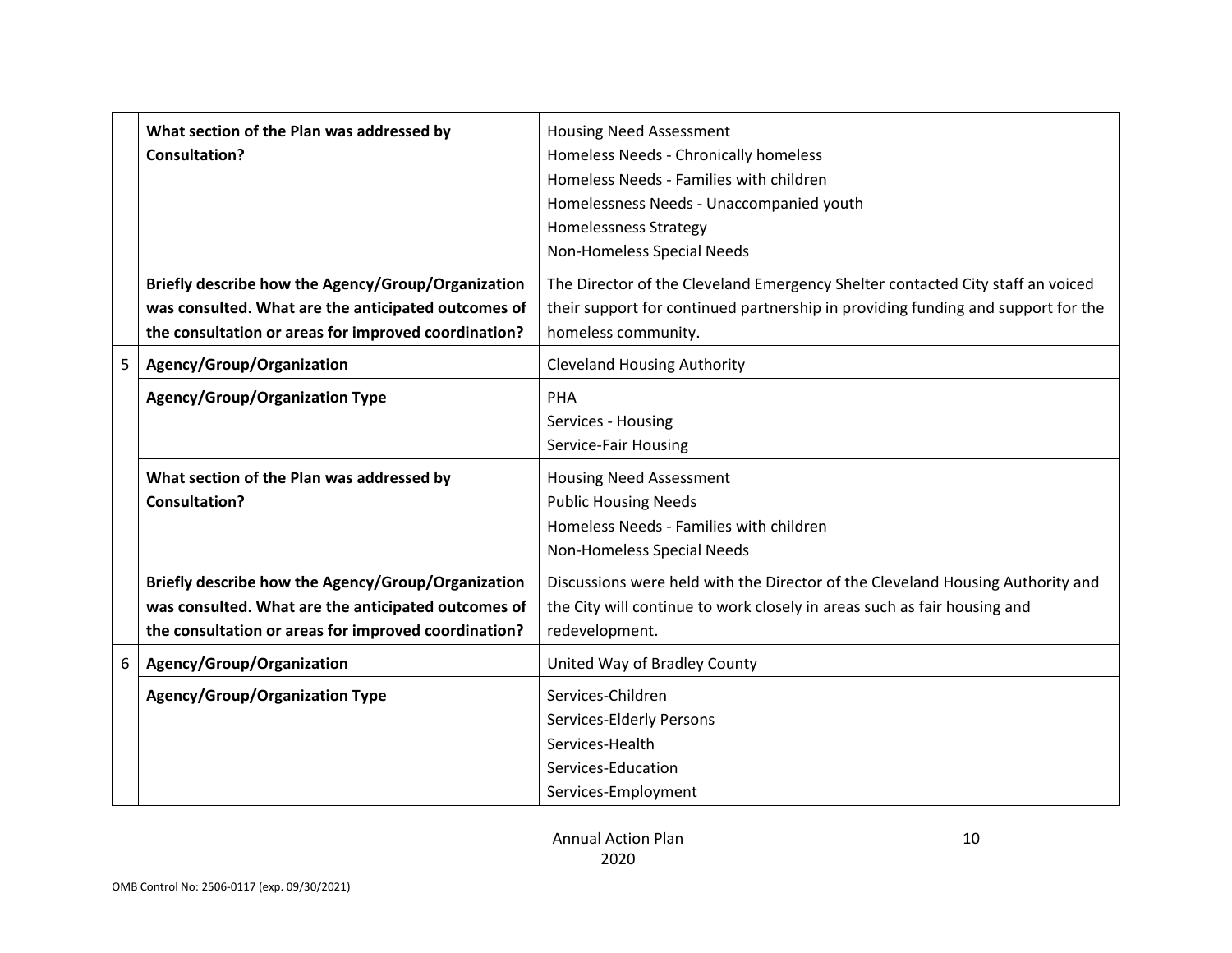|                | What section of the Plan was addressed by<br>Consultation?                                                                                                        | <b>Housing Need Assessment</b><br>Market Analysis<br><b>Economic Development</b>                                                                                                                                                                                                                                                   |
|----------------|-------------------------------------------------------------------------------------------------------------------------------------------------------------------|------------------------------------------------------------------------------------------------------------------------------------------------------------------------------------------------------------------------------------------------------------------------------------------------------------------------------------|
|                | Briefly describe how the Agency/Group/Organization<br>was consulted. What are the anticipated outcomes of<br>the consultation or areas for improved coordination? | United Way and the City work closely with several initiatives that take place<br>within the CDBG target area for low income residents. Dialogue continues on<br>future projects.                                                                                                                                                   |
| $\overline{7}$ | Agency/Group/Organization                                                                                                                                         | City Fields                                                                                                                                                                                                                                                                                                                        |
|                | <b>Agency/Group/Organization Type</b>                                                                                                                             | Services - Housing<br>Services-Children<br>Services-Elderly Persons<br>Services-Health<br>Services-Education                                                                                                                                                                                                                       |
|                | What section of the Plan was addressed by<br>Consultation?                                                                                                        | Housing Need Assessment<br>Market Analysis<br><b>Economic Development</b><br>Anti-poverty Strategy                                                                                                                                                                                                                                 |
|                | Briefly describe how the Agency/Group/Organization<br>was consulted. What are the anticipated outcomes of<br>the consultation or areas for improved coordination? | City Staff met with City Fields Director and discussed current projects and needs<br>for 2020-2021. City Fields Director and staff also attended public meetings to<br>voice support of the CDBG program. City Fields requested a need for funding for<br>Down Payment Assistance and other potential affordable housing programs. |

## **Identify any Agency Types not consulted and provide rationale for not consulting**

NA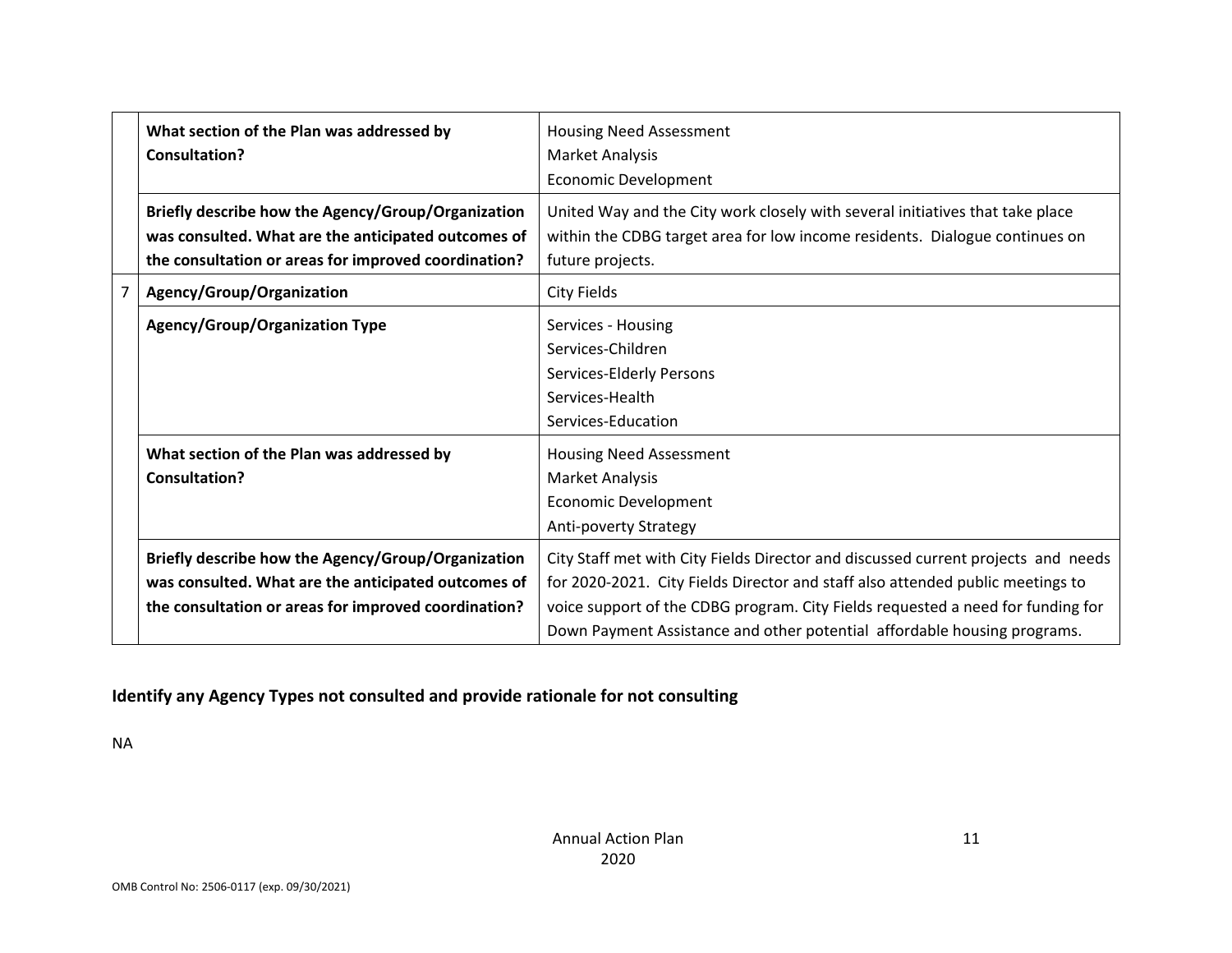### **Other local/regional/state/federal planning efforts considered when preparing the Plan**

| Name of Plan<br><b>Lead Organization</b> |                                           | How do the goals of your Strategic Plan overlap with the goals<br>of each plan? |  |  |
|------------------------------------------|-------------------------------------------|---------------------------------------------------------------------------------|--|--|
| Continuum of Care                        | Chattanooga Regional Homeles<br>Coalition | Transitional and supportive housing                                             |  |  |
| Blythe Oldfield Neighborhood             | <b>City Fileds Community Development</b>  | Affordable housing, economic stability and healthy and                          |  |  |
| Master Plan                              | Corporation                               | sustainable neighborhoods.                                                      |  |  |

**Table 3 – Other local / regional / federal planning efforts**

**Narrative (optional)**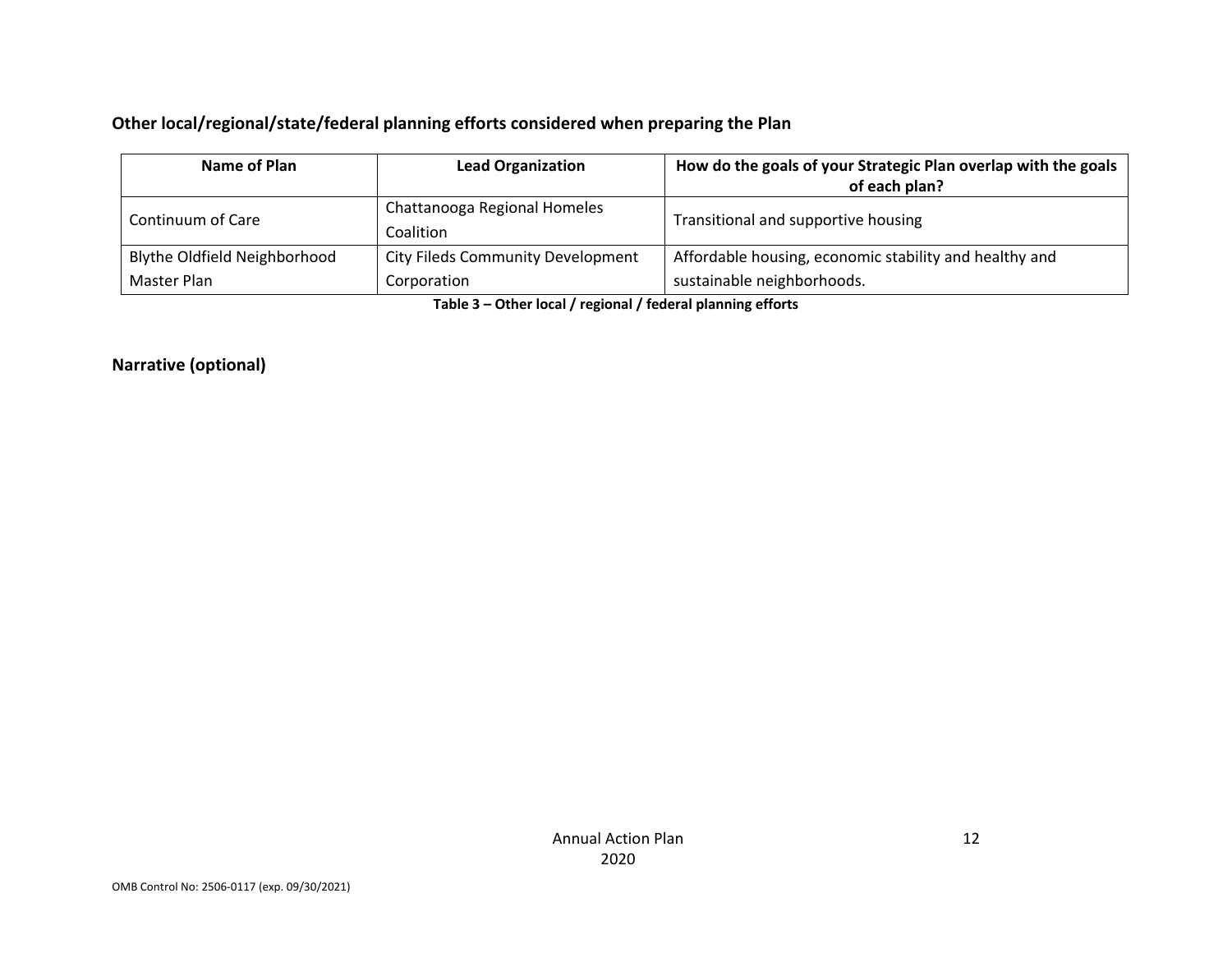### **AP‐12 Participation – 91.105, 91.200(c)**

#### **1. Summary of citizen participation process/Efforts made to broaden citizen participation Summarize citizen participation process and how it impacted goal‐setting**

Four public hearings were held for the 2020‐2021 Action Plan. The first public hearing was held on Sept. 23 2019 in conjunction with the approval of the CAPER for FY2018‐2019 and to kick off the planning process for 2020. Newspaper announcements, mail, and email were methods used to advertise the meetings. The second public hearing was held on February 11, 2020 at the Blythe Family Support Center at 1075 Blythe Avenue (located in the CDBG target area). The purpose of the meeting was to provide an overview of the CDBG program, Action Plan process, and anticipated allocation for 2020. Examples of previously funded projects and current projects were discussed. Also discussed was the Analysis of Impediments to Fair Housing Choice Study, the Fair Housing Act, protected classes, purpose of the AI and identified impediments. Thirteen individuals attending the second meeting. Attendees included community representatives, city partners including United Way, City Fields, Habitat for Humanity, and city department officials, and <sup>a</sup> member of the city council. A Hispanic translator was available if requested. The third public hearing was held on February 18, 2020 in the City Council Meeting Room during the Cleveland Municipal Planning Commission regularly scheduled meeting. A presentation outlined the recommendations, goals and estimated funding allocations. The Planning Commission was asked for input on housing and community development needs. In addition to the 9 planning commissioners , 5 city staff members were in attendance for input. Ten individuals from the public attended and participated in the process.

Public Notice was made on March 31, 2020 for <sup>a</sup> 30‐day comment period ending on May 1, 2020 associated with the proposed 2020‐2021 Annual Action Plan. The Plan was available at City of Cleveland Development and Engineering Services office for review. During the 30 day comment period COVID 19 occurred and several comments were made to the CDBG office inquiring if CDBG funds could be used for economic development. CDBG ‐CV funds were allocated to the City and Public Notice was given on May 13, 2020 for <sup>a</sup> public hearing on May 28, pertaining to Amendment of the Consolidated Plan to add Economic Development and Public Service in order to include economic development and public service projects in the 2020‐21 Annual Action plan as result of COVID‐19. A 4th public hearing was conducted on August 10, 2020. Public Notice was given in the Cleveland Banner on July 24, 2020. Public advertisement methods are included as an Appendix to the Action Plan.

Two public hearings pertaining to the Amendment of the 2020‐21 AAP were held virtual (live on Fb) . The first public hearing was held on February 16, 2021, with notice given in the Cleveland Banner on January 31, 2021. A 6 day comment period ended on February 23, 2021. The

13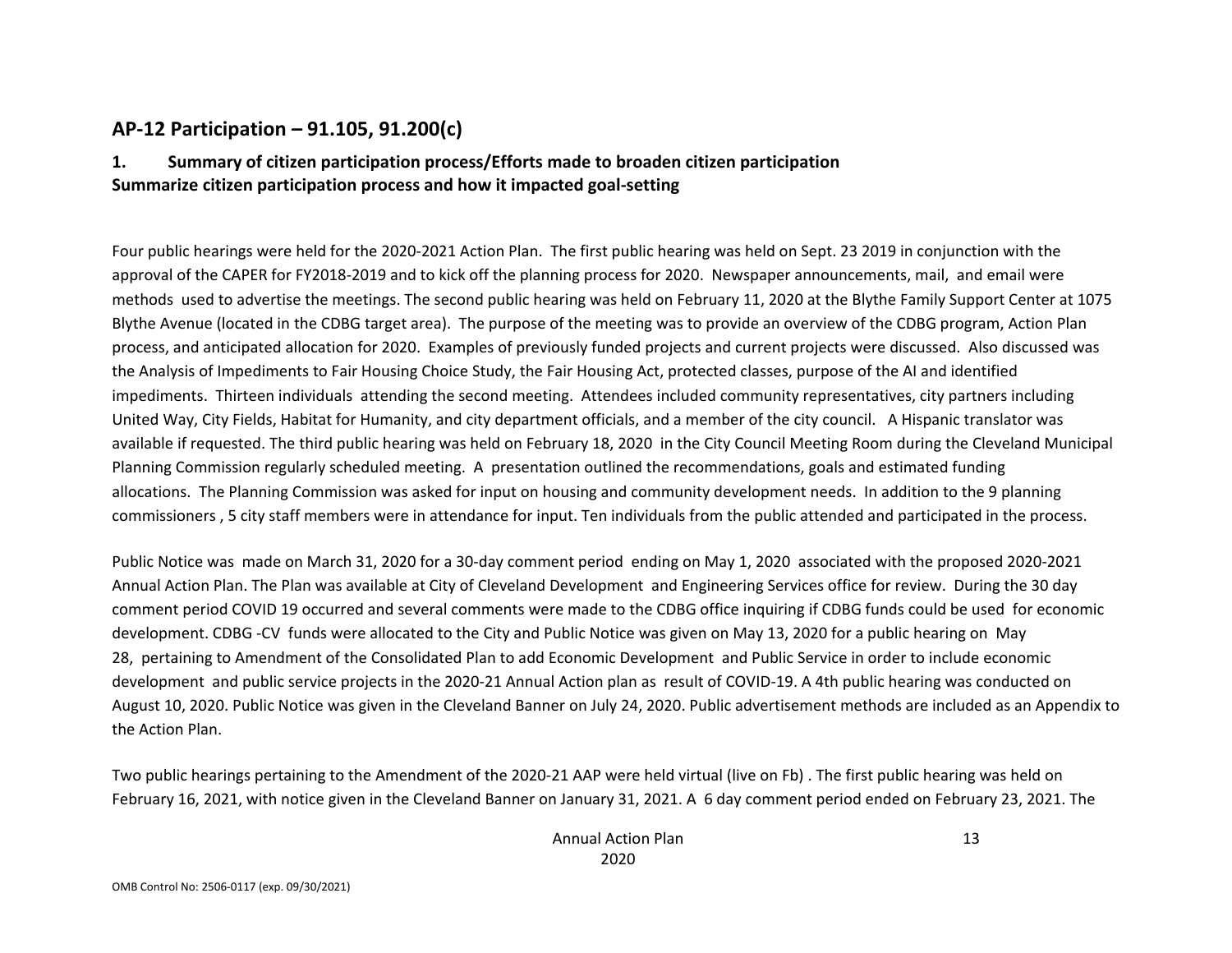second public hearing was held on March 22, 2021 with <sup>a</sup> public notice appearing in the Cleveland Banner on March 5, 2021 and <sup>a</sup> six day comment period ending on March 29, 2021. In general, meetings are advertised in the local paper, notices were emailed, mailed, and hand delivered to an extensive list of service providers. All meeting/public hearing documentation and comments are included in Appendix. Any public comments are in the minutes. There are no sign-in sheets for hearings on Feb. 16 and March 22, because both meetings were virtual.

| <b>Sort Order</b> | <b>Mode of Outreach</b> | <b>Target of Outreach</b>                                       | Summary of<br>response/attendance                    | Summary of<br>comments received                      | <b>Summary of comments</b><br>not accepted<br>and reasons | URL (If<br>applicable) |
|-------------------|-------------------------|-----------------------------------------------------------------|------------------------------------------------------|------------------------------------------------------|-----------------------------------------------------------|------------------------|
|                   |                         | Minorities                                                      |                                                      |                                                      |                                                           |                        |
|                   |                         | Non-English<br>Speaking - Specify<br>other language:<br>Spanish |                                                      |                                                      |                                                           |                        |
| 1                 | <b>Public Meeting</b>   | Persons with<br>disabilities                                    | All comments and<br>responses are in the<br>appendix | All comments and<br>responses are in<br>the appendix | <b>NA</b>                                                 |                        |
|                   |                         | Non-<br>targeted/broad<br>community                             |                                                      |                                                      |                                                           |                        |
|                   |                         | <b>Residents of Public</b><br>and Assisted<br>Housing           |                                                      |                                                      |                                                           |                        |

### **Citizen Participation Outreach**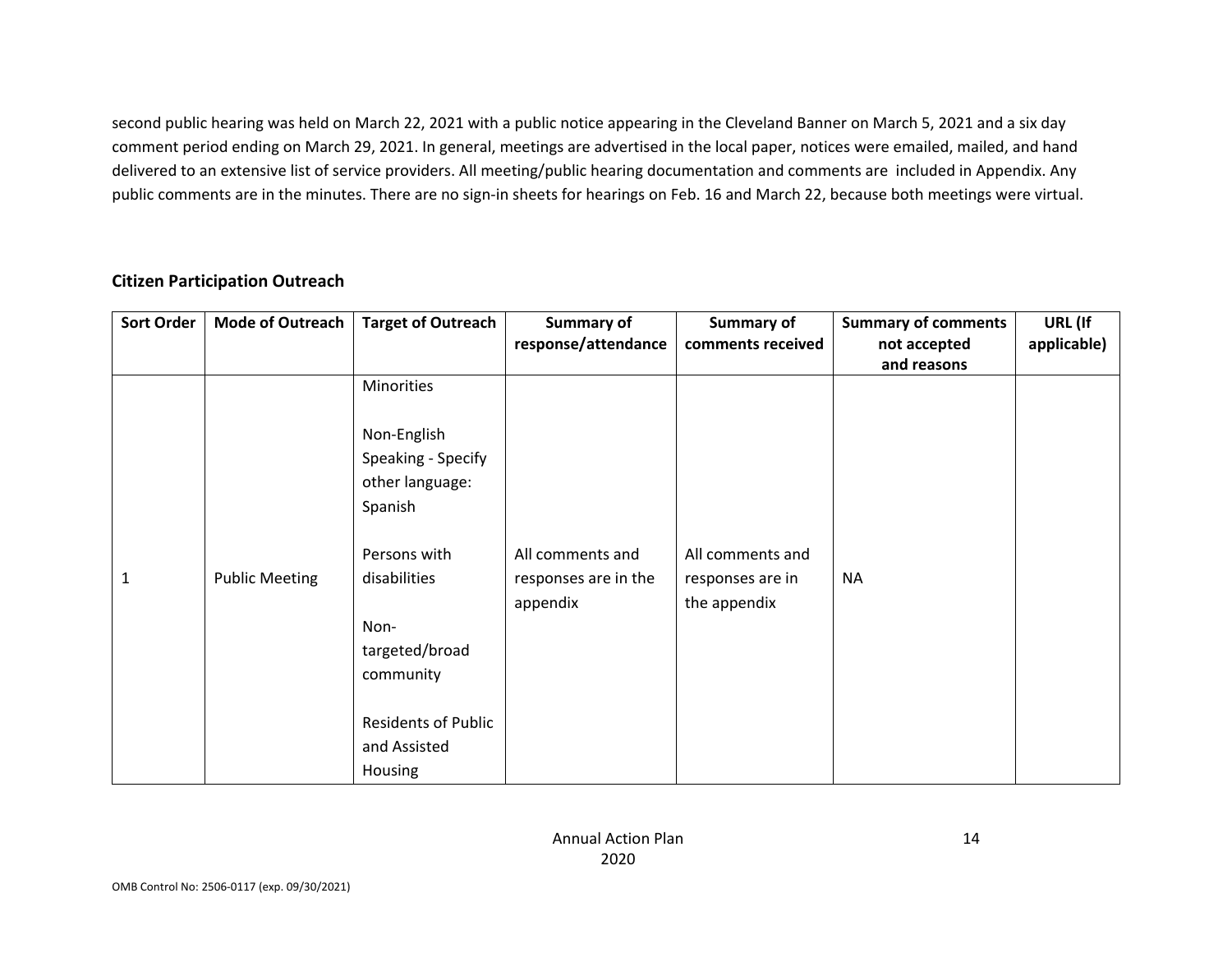| Sort Order | <b>Mode of Outreach</b> | <b>Target of Outreach</b>  | Summary of          | Summary of          | <b>Summary of comments</b> | URL (If     |
|------------|-------------------------|----------------------------|---------------------|---------------------|----------------------------|-------------|
|            |                         |                            | response/attendance | comments received   | not accepted               | applicable) |
|            |                         |                            |                     |                     | and reasons                |             |
|            |                         | Minorities                 |                     |                     |                            |             |
|            |                         |                            |                     |                     |                            |             |
|            |                         | Non-English                |                     |                     |                            |             |
|            |                         | Speaking - Specify         |                     |                     |                            |             |
|            |                         | other language:            |                     |                     |                            |             |
|            |                         | Spanish                    |                     |                     |                            |             |
|            |                         |                            |                     |                     |                            |             |
|            |                         | Persons with               | All comments are in | All comments are in |                            |             |
| 2          | Newspaper Ad            | disabilities               | the appendix.       | the appendix.       | <b>NA</b>                  |             |
|            |                         |                            |                     |                     |                            |             |
|            |                         | Non-                       |                     |                     |                            |             |
|            |                         | targeted/broad             |                     |                     |                            |             |
|            |                         | community                  |                     |                     |                            |             |
|            |                         |                            |                     |                     |                            |             |
|            |                         | <b>Residents of Public</b> |                     |                     |                            |             |
|            |                         | and Assisted               |                     |                     |                            |             |
|            |                         | Housing                    |                     |                     |                            |             |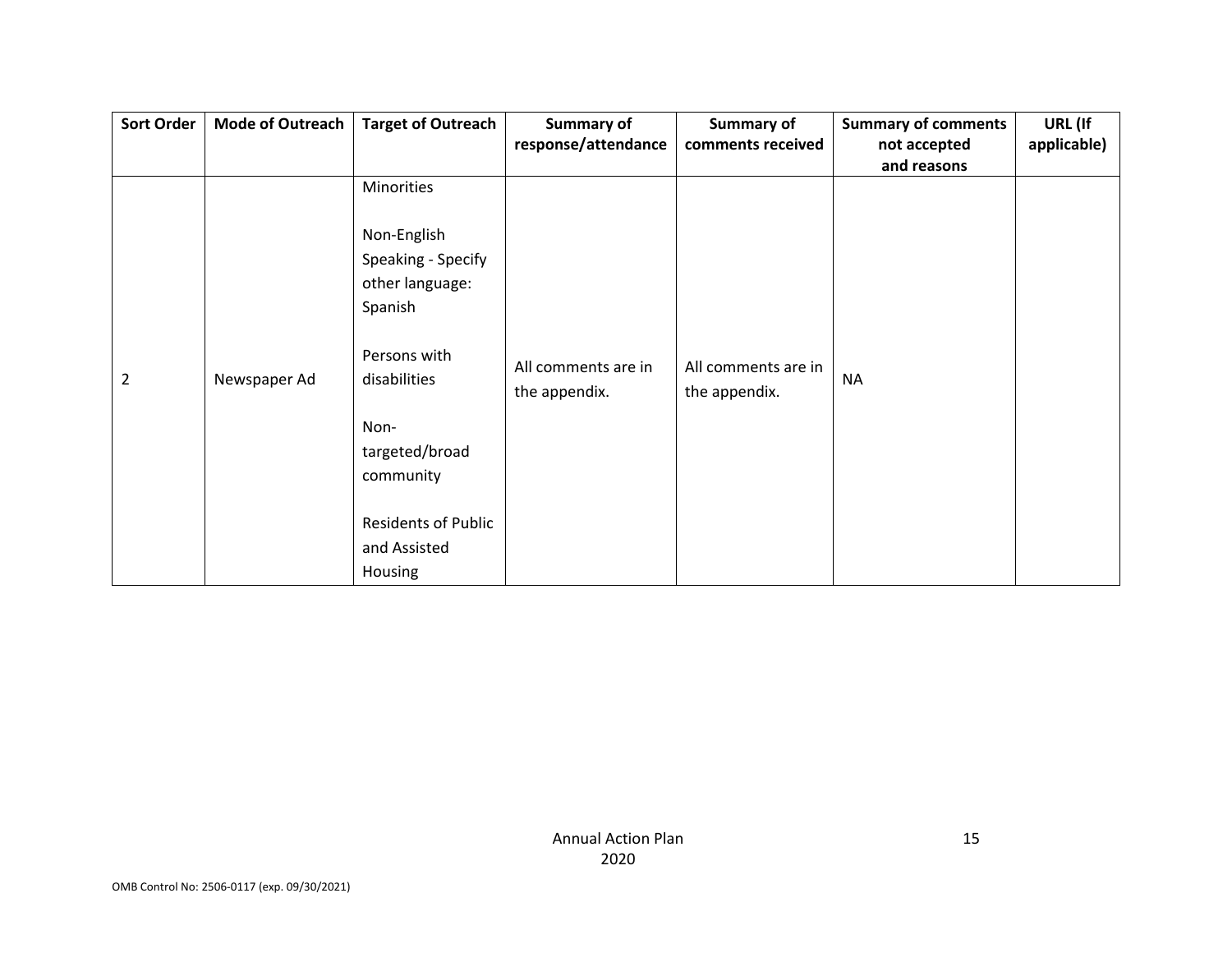| <b>Sort Order</b> | <b>Mode of Outreach</b> | <b>Target of Outreach</b>           | Summary of                                            | Summary of                                            | <b>Summary of comments</b> | URL (If     |
|-------------------|-------------------------|-------------------------------------|-------------------------------------------------------|-------------------------------------------------------|----------------------------|-------------|
|                   |                         |                                     | response/attendance                                   | comments received                                     | not accepted               | applicable) |
|                   |                         |                                     |                                                       |                                                       | and reasons                |             |
|                   |                         | Minorities                          |                                                       |                                                       |                            |             |
|                   |                         | Persons with                        |                                                       |                                                       |                            |             |
|                   |                         | disabilities                        |                                                       |                                                       |                            |             |
| 3                 | Internet Outreach       | Non-<br>targeted/broad<br>community | All comments and<br>responses are in the<br>appendix. | All comments and<br>responses are in<br>the appendix. | <b>NA</b>                  |             |
|                   |                         | <b>Residents of Public</b>          |                                                       |                                                       |                            |             |
|                   |                         | and Assisted                        |                                                       |                                                       |                            |             |
|                   |                         | Housing                             |                                                       |                                                       |                            |             |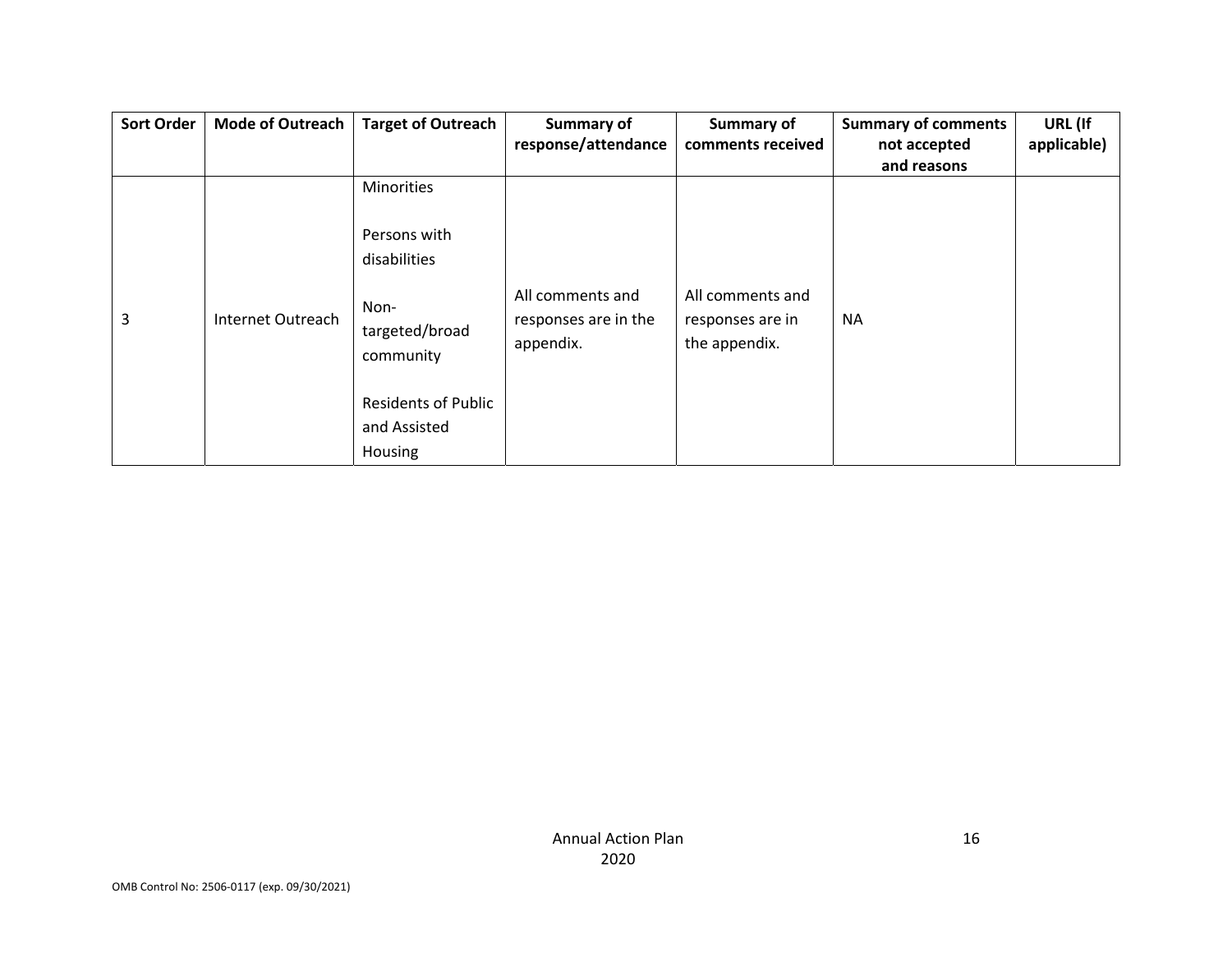| <b>Sort Order</b> | <b>Mode of Outreach</b> | <b>Target of Outreach</b>                                           | Summary of                                           | Summary of                                           | <b>Summary of comments</b> | URL (If     |
|-------------------|-------------------------|---------------------------------------------------------------------|------------------------------------------------------|------------------------------------------------------|----------------------------|-------------|
|                   |                         |                                                                     | response/attendance                                  | comments received                                    | not accepted               | applicable) |
|                   |                         |                                                                     |                                                      |                                                      | and reasons                |             |
|                   |                         | Minorities                                                          |                                                      |                                                      |                            |             |
|                   |                         | Non-English<br>Speaking - Specify<br>other language:<br>Spanish     |                                                      |                                                      |                            |             |
| 4                 | Direct Mail or<br>Email | Persons with<br>disabilities<br>Non-<br>targeted/broad<br>community | All comments and<br>responses are in the<br>appendix | All comments and<br>responses are in<br>the appendix | <b>NA</b>                  |             |
|                   |                         | <b>Residents of Public</b><br>and Assisted<br>Housing               |                                                      |                                                      |                            |             |

**Table 4 – Citizen Participation Outreach**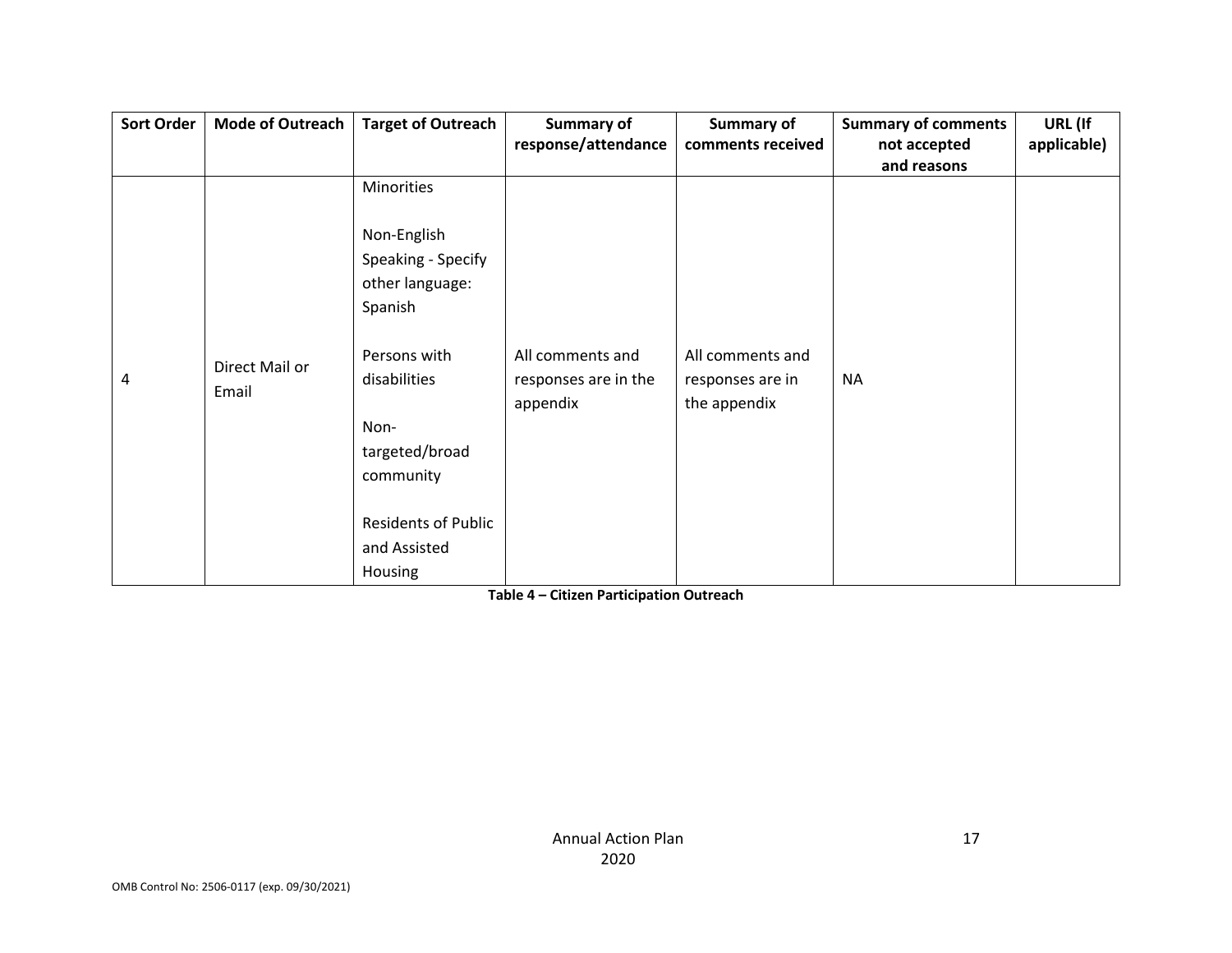## **Expected Resources**

## **AP‐15 Expected Resources – 91.220(c)(1,2)**

#### **Introduction**

The 2020‐21 Annual Allocation is anticipated to be funded consistently with prior years funding at \$392,326. Any anticipated resources from other sources will be leveraged with the CDBG sources in the future to maximize and address the community development needs. Cleveland has also been allocated \$230,828 of CDBG‐CV funds in round 1 and \$353,343 in round 2 of CDBG‐CV funds for <sup>a</sup> tiotal of 584,171 of CDBG ‐CV . The City's total resources are \$ 976,497. This amount inculdes the annual allocation of \$392,326 and CDBG‐CV allocations for round <sup>1</sup> and <sup>2</sup> for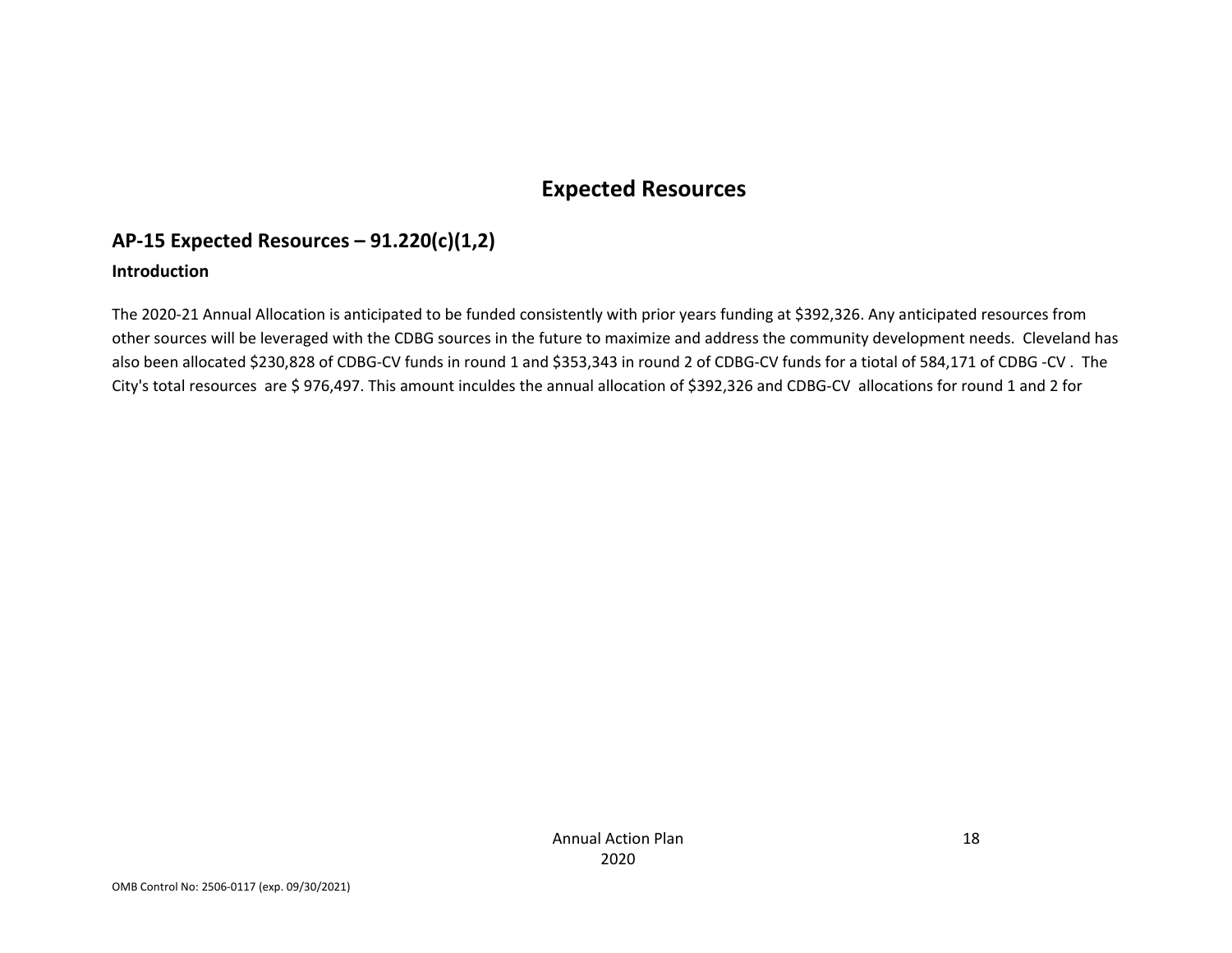### **Anticipated Resources**

| Program     | <b>Source</b> | <b>Uses of Funds</b>   |                    | <b>Expected Amount Available Year 1</b> |                   | <b>Expected</b> | <b>Narrative Description</b> |                                            |
|-------------|---------------|------------------------|--------------------|-----------------------------------------|-------------------|-----------------|------------------------------|--------------------------------------------|
|             | of Funds      |                        | Annual             | Program                                 | <b>Prior Year</b> | Total:          | Amount                       |                                            |
|             |               |                        | <b>Allocation:</b> | Income:                                 | <b>Resources:</b> | \$              | <b>Available</b>             |                                            |
|             |               |                        |                    | \$                                      | \$                |                 | <b>Remainder</b>             |                                            |
|             |               |                        |                    |                                         |                   |                 | of ConPlan<br>Ś              |                                            |
| <b>CDBG</b> | public -      | Acquisition            |                    |                                         |                   |                 |                              | AcquisitionAdmin and PlanningEconomic      |
|             | federal       | Admin and              |                    |                                         |                   |                 |                              | DevelopmentHousingPublic                   |
|             |               | Planning               |                    |                                         |                   |                 |                              | ImprovementsPublic Services Elimination    |
|             |               | Economic               |                    |                                         |                   |                 |                              | of Slums & BlightBrownfield Revitalization |
|             |               | Development            |                    |                                         |                   |                 |                              |                                            |
|             |               | <b>Housing</b>         |                    |                                         |                   |                 |                              |                                            |
|             |               | Public                 |                    |                                         |                   |                 |                              |                                            |
|             |               | Improvements           |                    |                                         |                   |                 |                              |                                            |
|             |               | <b>Public Services</b> | 392,326            | 0                                       | 0                 | 392,326         | 1,175,000                    |                                            |
| Other       | public -      | Admin and              |                    |                                         |                   |                 |                              | Funds will be used for Economic            |
|             | federal       | Planning               |                    |                                         |                   |                 |                              | Development, Public Service, Public        |
|             |               | Economic               |                    |                                         |                   |                 |                              | Improvements, and admin and planning.      |
|             |               | Development            |                    |                                         |                   |                 |                              |                                            |
|             |               | Public                 |                    |                                         |                   |                 |                              |                                            |
|             |               | Improvements           |                    |                                         |                   |                 |                              |                                            |
|             |               | <b>Public Services</b> | 584,171            | 0                                       | 0                 | 584,171         | 0                            |                                            |

**Table 5 ‐ Expected Resources – Priority Table**

Annual Action Plan 2020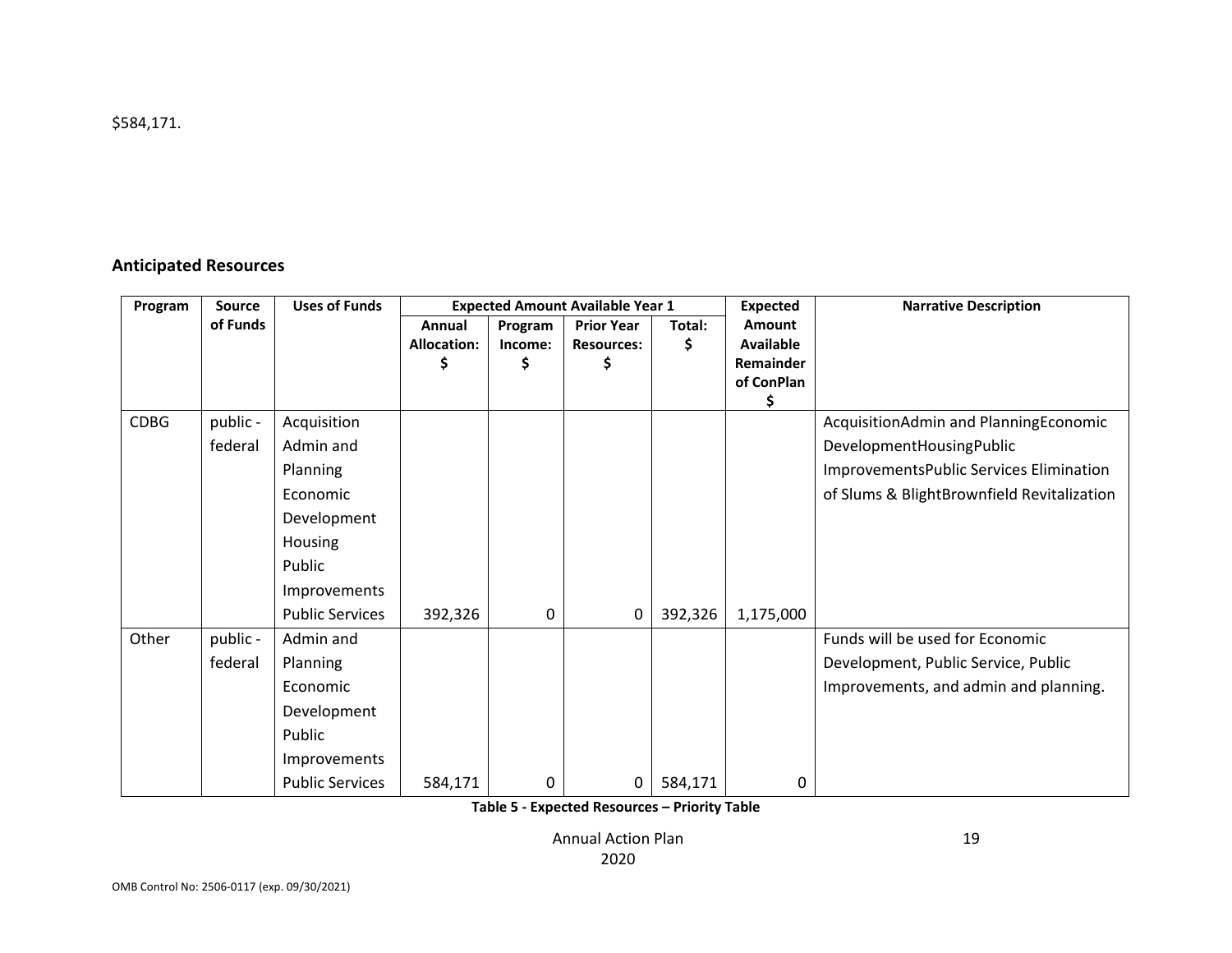### Explain how federal funds will leverage those additional resources (private, state and local funds), including a description of how **matching requirements will be satisfied**

The City of Cleveland has leveraged most of its projects since the inception of the city's CDBG program. It will continue its efforts to work with private, state, and local departments, agencies, and nonprofits to ensure that projects are completed effectively. If projects are proposed in the CDBG target area, the CDBG grant manager will work with the proposing agency to see how the project can be leveraged and if match requirements will be required for each project. Other low to moderate areas in the city will be evaluated and considered as projects are identified.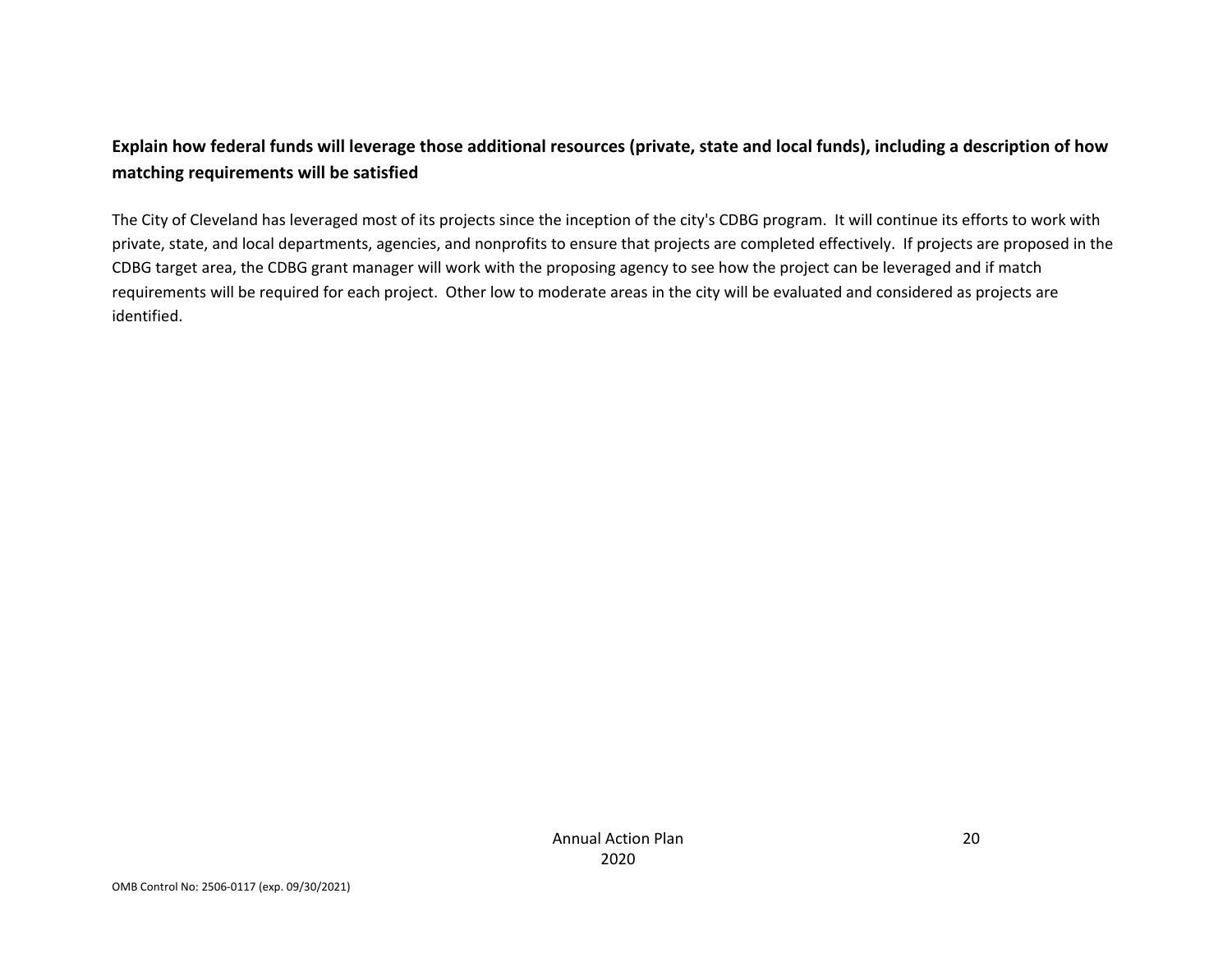### **If appropriate, describe publically owned land or property located within the jurisdiction that may be used to address the needs identified in the plan**

If publicly owned land is available for redevelopment proposals or community development assets, the grant manager will work with the entity proposing the project to ensure that the standards are consistent with CDBG rules and regulations as well as city procedures.

#### **Discussion**

City of Cleveland will have an anual allcoation and CDBG‐CV allocation.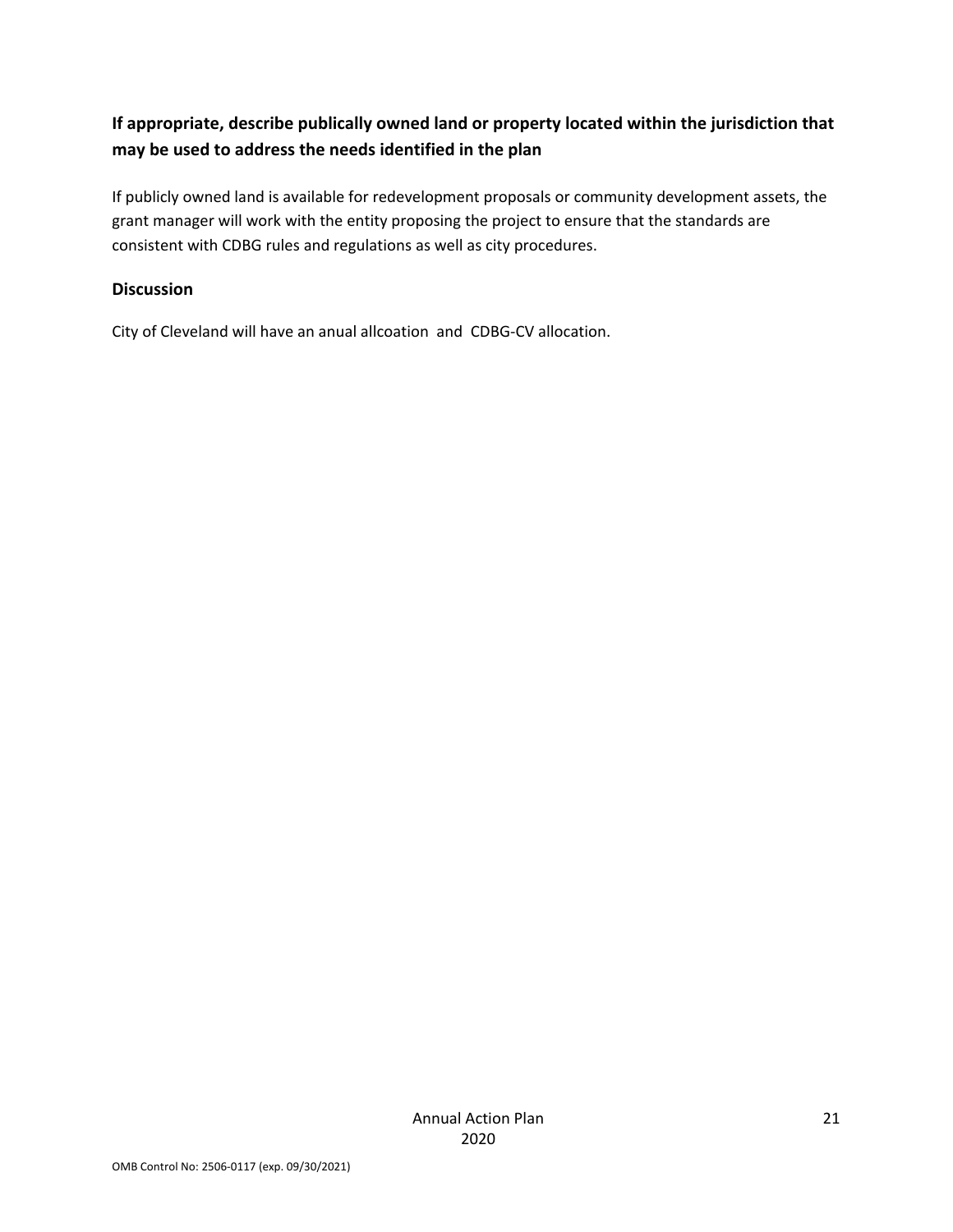## **Annual Goals and Objectives**

### **AP‐20 Annual Goals and Objectives**

#### **Goals Summary Information**

| Sort           | <b>Goal Name</b>    | <b>Start</b> | End  | Category              | Geographic    | <b>Needs Addressed</b>   | <b>Funding</b> | <b>Goal Outcome Indicator</b>     |
|----------------|---------------------|--------------|------|-----------------------|---------------|--------------------------|----------------|-----------------------------------|
| Order          |                     | Year         | Year |                       | Area          |                          |                |                                   |
| 1              | Code Enforcement    | 2019         | 2024 | Affordable            | <b>CDBG</b>   | Code Enforcement         | CDBG:          | <b>Housing Code</b>               |
|                |                     |              |      | Housing               | <b>TARGET</b> |                          | \$35,000       | Enforcement/Foreclosed Property   |
|                |                     |              |      | Non-Housing           | AREA          |                          |                | Care: 300 Household Housing Unit  |
|                |                     |              |      | Community             |               |                          |                |                                   |
|                |                     |              |      | Development           |               |                          |                |                                   |
| $\overline{2}$ | Public facility and | 2019         | 2024 | Non-Housing           | <b>CDBG</b>   | Public Facility &        | CDBG:          | Public Facility or Infrastructure |
|                | infrastructure      |              |      | Community             | <b>TARGET</b> | Infrastructure           | \$285,326      | Activities other than             |
|                | improvements        |              |      | Development           | AREA          | Repair/Correction        | CDBG-CV:       | Low/Moderate Income Housing       |
|                |                     |              |      |                       |               |                          | \$265,343      | Benefit: 600 Persons Assisted     |
| 3              | Administration      | 2019         | 2024 | Affordable            | <b>CDBG</b>   | Code Enforcement         | CDBG:          | Other: 500 Other                  |
|                |                     |              |      | Housing               | <b>TARGET</b> | <b>Public Awareness-</b> | \$72,000       |                                   |
|                |                     |              |      | <b>Public Housing</b> | AREA          | Fair Housing & Lead      | CDBG-CV:       |                                   |
|                |                     |              |      | Homeless              |               | <b>Based Paint</b>       | \$110,828      |                                   |
|                |                     |              |      | Non-Homeless          |               | Economic                 |                |                                   |
|                |                     |              |      | <b>Special Needs</b>  |               | Developement             |                |                                   |
|                |                     |              |      | Non-Housing           |               | <b>Public Service</b>    |                |                                   |
|                |                     |              |      | Community             |               |                          |                |                                   |
|                |                     |              |      | Development           |               |                          |                |                                   |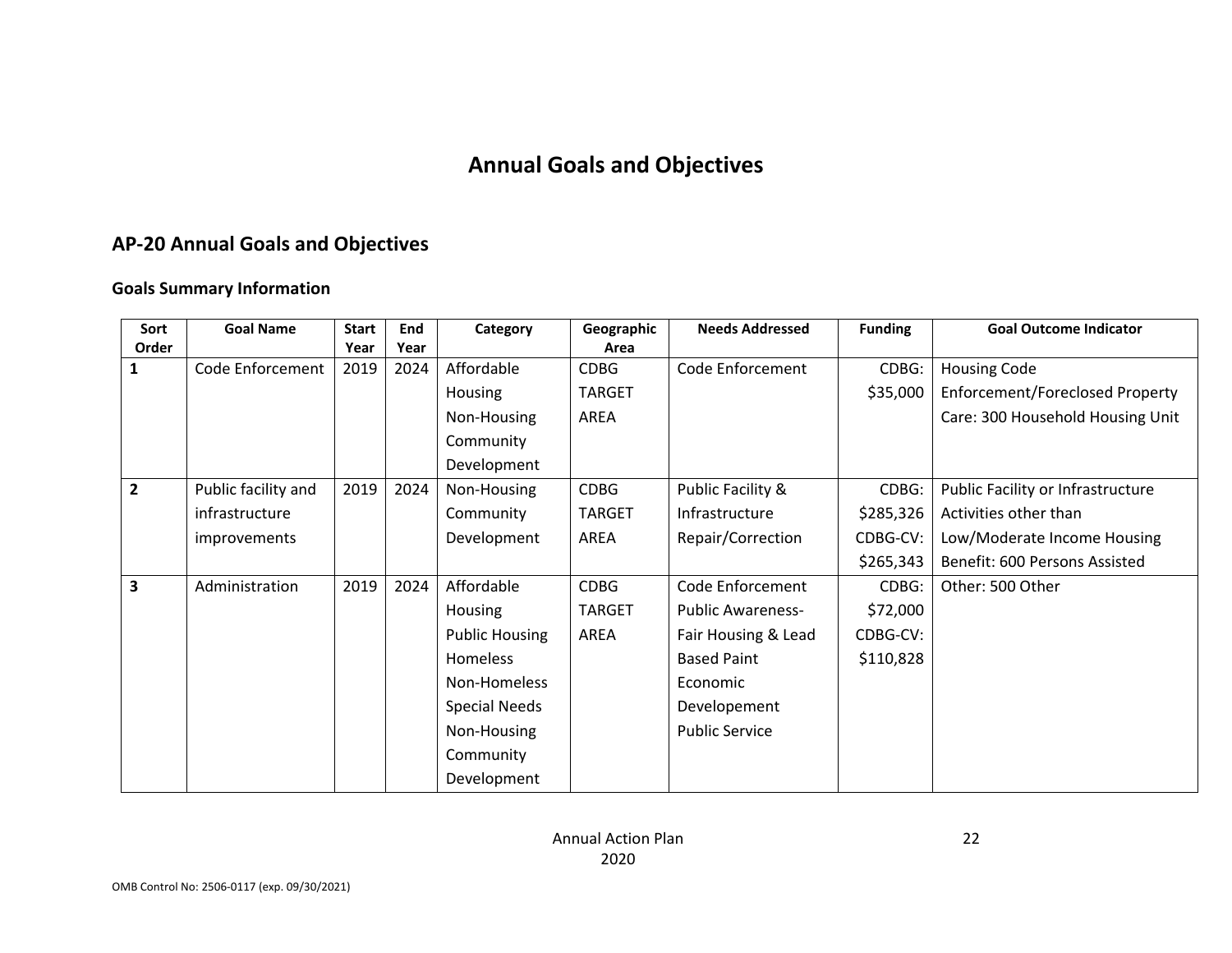| <b>Sort</b> | <b>Goal Name</b>      | <b>Start</b> | <b>End</b> | Category    | Geographic    | <b>Needs Addressed</b> | <b>Funding</b> | <b>Goal Outcome Indicator</b>             |
|-------------|-----------------------|--------------|------------|-------------|---------------|------------------------|----------------|-------------------------------------------|
| Order       |                       | Year         | Year       |             | Area          |                        |                |                                           |
|             | Economic              | 2020         | 2023       | Non-Housing | <b>CDBG</b>   | Economic               | CDBG-CV:       | Jobs created/retained: 20 Jobs            |
|             | Developement          |              |            | Community   | <b>TARGET</b> | Developement           | \$140,000      | <b>Businesses assisted: 14 Businesses</b> |
|             |                       |              |            | Development | AREA          |                        |                | Assisted                                  |
|             | <b>Public Service</b> | 2020         | 2023       | Non-Housing | <b>CDBG</b>   | <b>Public Service</b>  | CDBG-CV:       | Public service activities other than      |
|             |                       |              |            | Community   | <b>TARGET</b> |                        | \$68,000       | Low/Moderate Income Housing               |
|             |                       |              |            | Development | AREA          |                        |                | Benefit: 50 Persons Assisted              |

**Table 6 – Goals Summary**

#### **Goal Descriptions**

| 1              | <b>Goal Name</b>           | Code Enforcement                                                                                                                                                                                      |
|----------------|----------------------------|-------------------------------------------------------------------------------------------------------------------------------------------------------------------------------------------------------|
|                | Goal<br><b>Description</b> | Provides funds for an empolyee and program cost associated with a codes enforcement inspector to provide enforcement<br>of municipal codes in the CDBG Target Area.                                   |
| $\overline{2}$ | <b>Goal Name</b>           | Public facility and infrastructure improvements                                                                                                                                                       |
|                | Goal<br><b>Description</b> | CDBG funds (Annual) will be utlized for Phase 2A and 2B of the Blythe Multi-Fields (AKA Avery Johnson Park). Annual<br>alloction will also be used to rehab or expand Mosby Park Plaground equipment. |
|                |                            | CDBG- CV funds will be used to expand Mosby Park in order to resopond to COVID.                                                                                                                       |
| 3              | <b>Goal Name</b>           | Administration                                                                                                                                                                                        |
|                | Goal<br><b>Description</b> |                                                                                                                                                                                                       |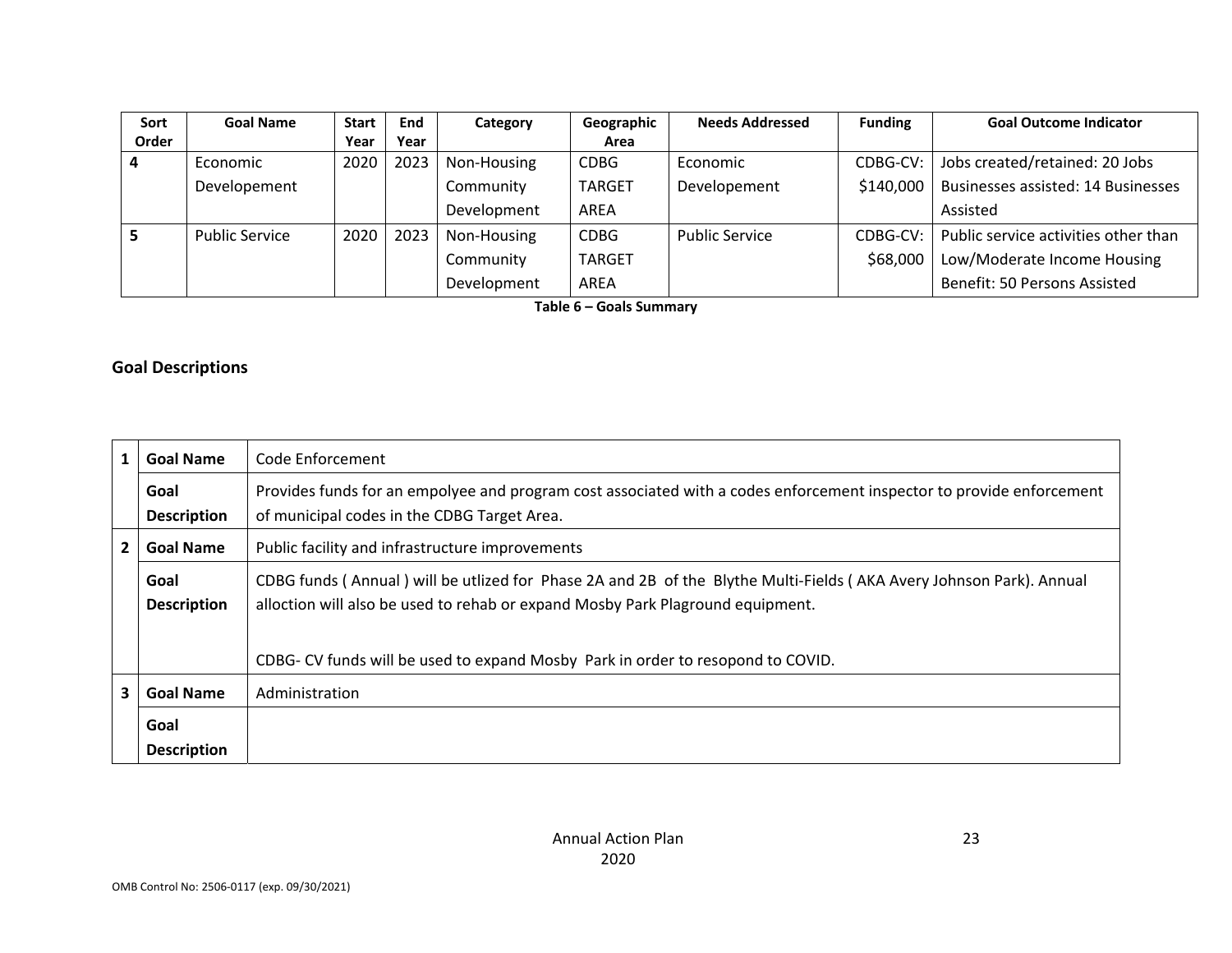| 4  | <b>Goal Name</b>                          | <b>Economic Developement</b>                                                                                                                                                                                                                                                                                                                                                                                                                                                                                                                                                                                                       |
|----|-------------------------------------------|------------------------------------------------------------------------------------------------------------------------------------------------------------------------------------------------------------------------------------------------------------------------------------------------------------------------------------------------------------------------------------------------------------------------------------------------------------------------------------------------------------------------------------------------------------------------------------------------------------------------------------|
|    | Goal<br><b>Description</b>                | Forgivable loans will be provided to small businesses located in low income areas meeting the 51% LMI threshold. This<br>activity will be for the purpose of responding to COVID 19.                                                                                                                                                                                                                                                                                                                                                                                                                                               |
| 5. | <b>Goal Name</b><br><b>Public Service</b> |                                                                                                                                                                                                                                                                                                                                                                                                                                                                                                                                                                                                                                    |
|    | Goal<br><b>Description</b>                | Financial assistance will be provided to City Departments and or non-profits implementing a public service that will<br>repond to, prepare for and prevent COVID 19. Examples are: Purchase of supplies and materials. Funds are being used<br>assist with the cost of hotel rooms for temporary shelter for homeless during the cold. This is responding to COVID<br>because the entity that typically provided for this activity can not due to COVID. Funds will also be used to expand a<br>childcare/daycamp program that is implemented by the City Recreation Department to assist parents with care for their<br>children. |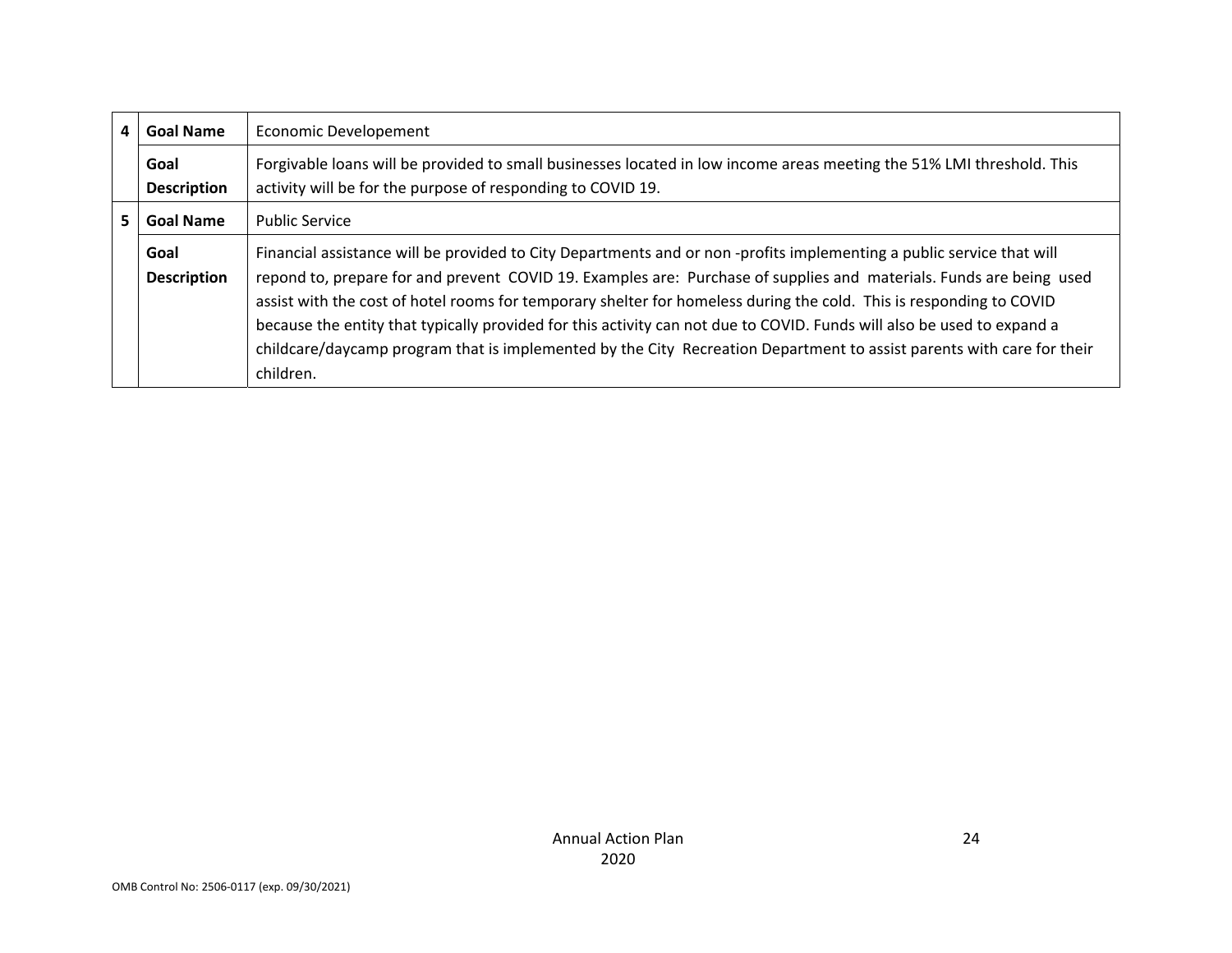# **Projects**

## **AP‐35 Projects – 91.220(d)**

### **Introduction**

Proposed projects for FY 20-21 will focus on completing prior years recreation goals and activities. Projects will focus on economic developement, public service, code enforcement and administration. The proposed activities are related to infrastructure and recreation improvements, code enforcement, economic developement, public service and administration . Completion of projects and code enforcement in this area will have a significant impact in the CDBG target . Households will have greater access to public infrastructure and recreational activities. Businesses will have assistance as it relates to reponding COVID 19.

#### **Projects**

| #             | <b>Project Name</b>                     |
|---------------|-----------------------------------------|
| 1             | <b>Economic Development</b>             |
| $\mathcal{L}$ | <b>Public Service</b>                   |
| 3             | Code Enforcement                        |
| 4             | Infrastructure/ Recreation Improvements |
| 5             | Administration                          |
| 6             | Admin-CV                                |

**Table 7 ‐ Project Information**

#### **Describe the reasons for allocation priorities and any obstacles to addressing underserved needs**

The projects identified for this Annual Action Plan are directly related to the goals identified through the Consolidated Planning process.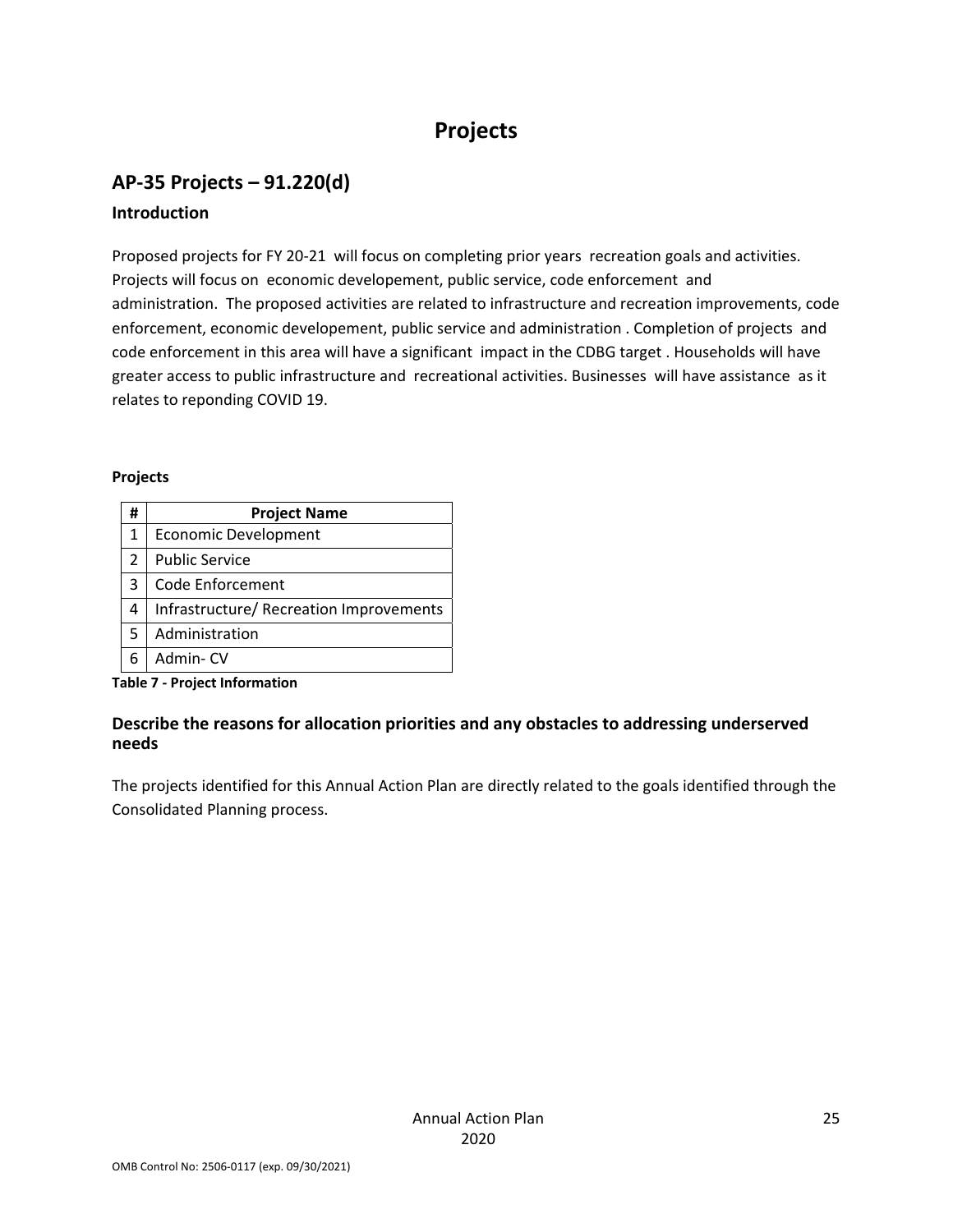**AP‐38 Project Summary**

**Project Summary Information**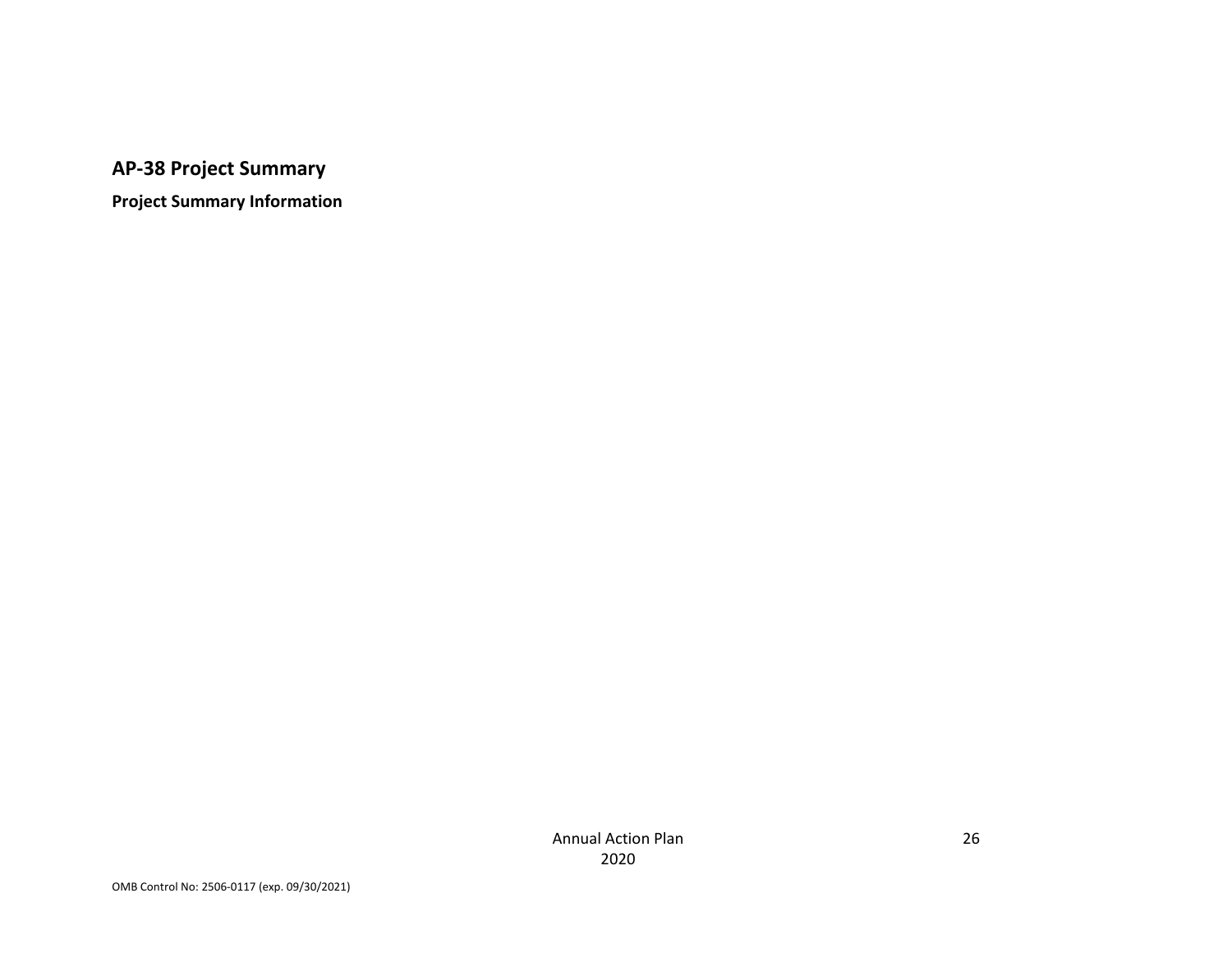| $\mathbf{1}$ | <b>Project Name</b>                                                                                     | <b>Economic Development</b>                                                                |
|--------------|---------------------------------------------------------------------------------------------------------|--------------------------------------------------------------------------------------------|
|              | <b>Target Area</b>                                                                                      | <b>CDBG TARGET AREA</b>                                                                    |
|              | <b>Goals Supported</b>                                                                                  | Economic Developement                                                                      |
|              | <b>Needs Addressed</b>                                                                                  | <b>Economic Developement</b>                                                               |
|              | <b>Funding</b>                                                                                          | CDBG-CV: \$140,000                                                                         |
|              | <b>Description</b>                                                                                      | This project will respond to COVID 19 for small businesses.                                |
|              | <b>Target Date</b>                                                                                      | 6/30/2022                                                                                  |
|              | <b>Estimate the number and</b><br>type of families that will<br>benefit from the<br>proposed activities | 14                                                                                         |
|              | <b>Location Description</b>                                                                             | CDBG Target area and areas meeting the 51% LMI threshold in the<br>City of Cleveland.      |
|              | <b>Planned Activities</b>                                                                               | Provide forgivable loans to small businesses.                                              |
| 2            | <b>Project Name</b>                                                                                     | <b>Public Service</b>                                                                      |
|              | <b>Target Area</b>                                                                                      | <b>CDBG TARGET AREA</b>                                                                    |
|              | <b>Goals Supported</b>                                                                                  | <b>Public Service</b>                                                                      |
|              | <b>Needs Addressed</b>                                                                                  | <b>Public Service</b>                                                                      |
|              | <b>Funding</b>                                                                                          | CDBG-CV: \$68,000                                                                          |
|              | <b>Description</b>                                                                                      | Respond to COVID 19                                                                        |
|              | <b>Target Date</b>                                                                                      | 6/30/2022                                                                                  |
|              | <b>Estimate the number and</b><br>type of families that will<br>benefit from the<br>proposed activities | Approxiamtey 100                                                                           |
|              | <b>Location Description</b>                                                                             | Areas meeting the 51 % LMI income threshold.                                               |
|              | <b>Planned Activities</b>                                                                               | Provide financial assistance to city departments and non-profits to<br>repond to COVID 19. |
| 3            | <b>Project Name</b>                                                                                     | Code Enforcement                                                                           |
|              | <b>Target Area</b>                                                                                      | <b>CDBG TARGET AREA</b>                                                                    |
|              | <b>Goals Supported</b>                                                                                  | Code Enforcement                                                                           |
|              | <b>Needs Addressed</b>                                                                                  | Code Enforcement                                                                           |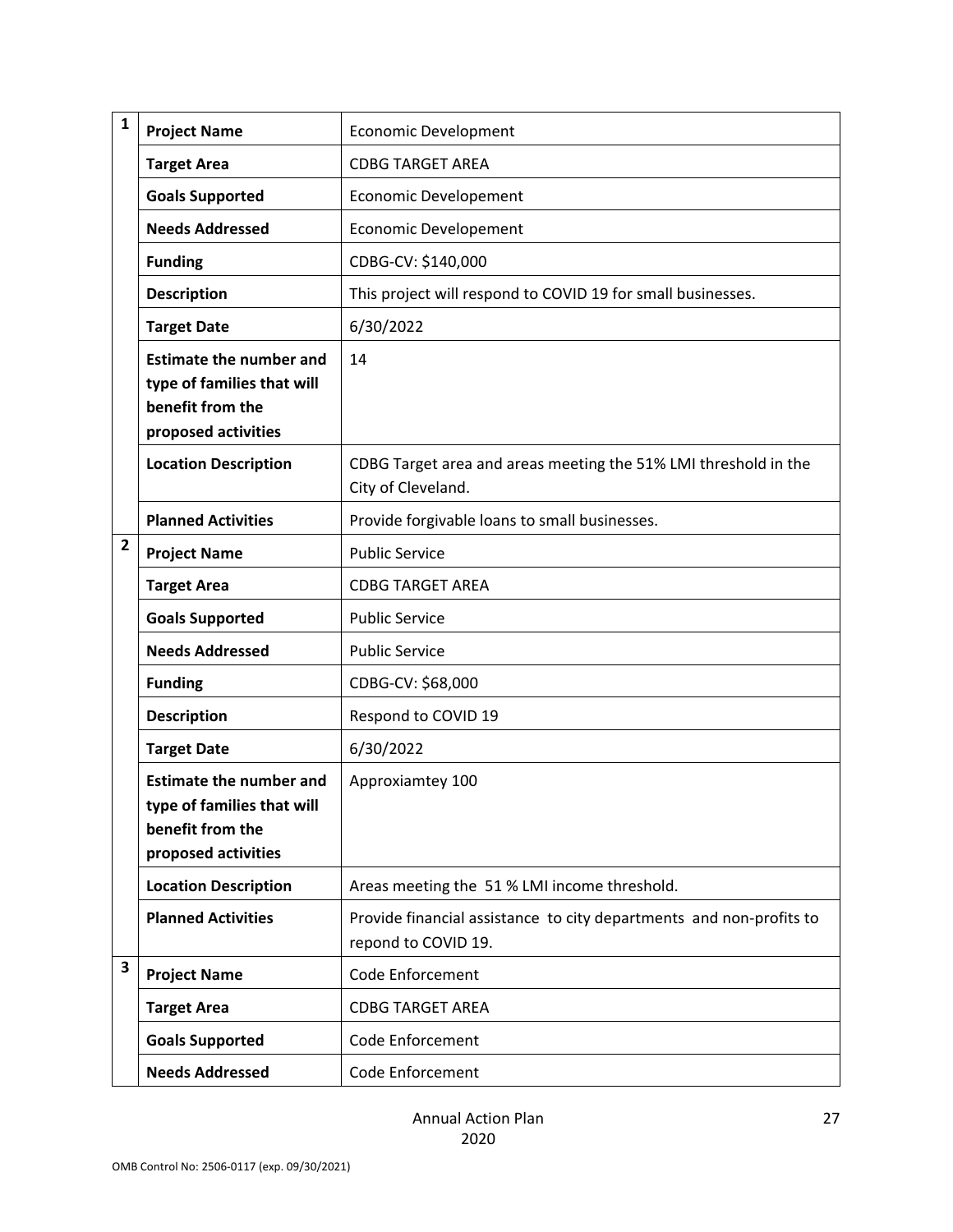|   | <b>Funding</b>                                                                                          | CDBG: \$35,000                                                                                                                                                                                                                                                             |
|---|---------------------------------------------------------------------------------------------------------|----------------------------------------------------------------------------------------------------------------------------------------------------------------------------------------------------------------------------------------------------------------------------|
|   | <b>Description</b>                                                                                      | Provides funds for program costs associated with a code<br>enforcement inspector to provide enforcement of municipal codes in<br>the CDBG Target Area.                                                                                                                     |
|   | <b>Target Date</b>                                                                                      | 6/30/2021                                                                                                                                                                                                                                                                  |
|   | <b>Estimate the number and</b><br>type of families that will<br>benefit from the<br>proposed activities | Approximately 200 households will benefit from the proposed code<br>enforcement activity. Although it will affect housing units, the<br>overall livability of the Expanded CDBG Target Area will be<br>addressed.                                                          |
|   | <b>Location Description</b>                                                                             | Code enforcement activities occur in all or parts of Census Tracts<br>103, 104, 105, 107 and 108 - Expanded CDBG Target Area                                                                                                                                               |
|   | <b>Planned Activities</b>                                                                               | Code Enforcement targeted within the Expanded CDBG Target area;<br>work with Building Department and property owners for resolutions;<br>educational opportunities regarding property maintenance, lead<br>based paint and fair housing.                                   |
| 4 | <b>Project Name</b>                                                                                     | Infrastructure/ Recreation Improvements                                                                                                                                                                                                                                    |
|   | <b>Target Area</b>                                                                                      | <b>CDBG TARGET AREA</b>                                                                                                                                                                                                                                                    |
|   | <b>Goals Supported</b>                                                                                  | Public facility and infrastructure improvements                                                                                                                                                                                                                            |
|   | <b>Needs Addressed</b>                                                                                  | Public Facility & Infrastructure Repair/Correction                                                                                                                                                                                                                         |
|   | <b>Funding</b>                                                                                          | CDBG: \$285,326<br>CDBG-CV: \$265,343                                                                                                                                                                                                                                      |
|   | <b>Description</b>                                                                                      | Annual Allocation CDBG funds will be used for Phase 2A and 2B of<br>Blythe Multi-Fields (AKA Avery Johnson Park) and improvement or<br>rehab to the Mosby playground.CDBG-CV will be used to expand<br>Mosby Park in order to respond to COVID.                            |
|   | <b>Target Date</b>                                                                                      | 6/30/2022                                                                                                                                                                                                                                                                  |
|   | <b>Estimate the number and</b><br>type of families that will<br>benefit from the<br>proposed activities | This project will benefit low to moderate income families in the<br>Expanded CDBG Target Area. As defined in the Con Plan, this target<br>area has concentrations of minority and low-income populations and<br>meets the 51% LMI threshold. Estimated individuals to 500. |
|   | <b>Location Description</b>                                                                             | <b>CDBG Target Area</b>                                                                                                                                                                                                                                                    |
|   | <b>Planned Activities</b>                                                                               | Phase 2 of Blythe Multi-fields and improvements in Mosby Park                                                                                                                                                                                                              |
|   | <b>Project Name</b>                                                                                     | Administration                                                                                                                                                                                                                                                             |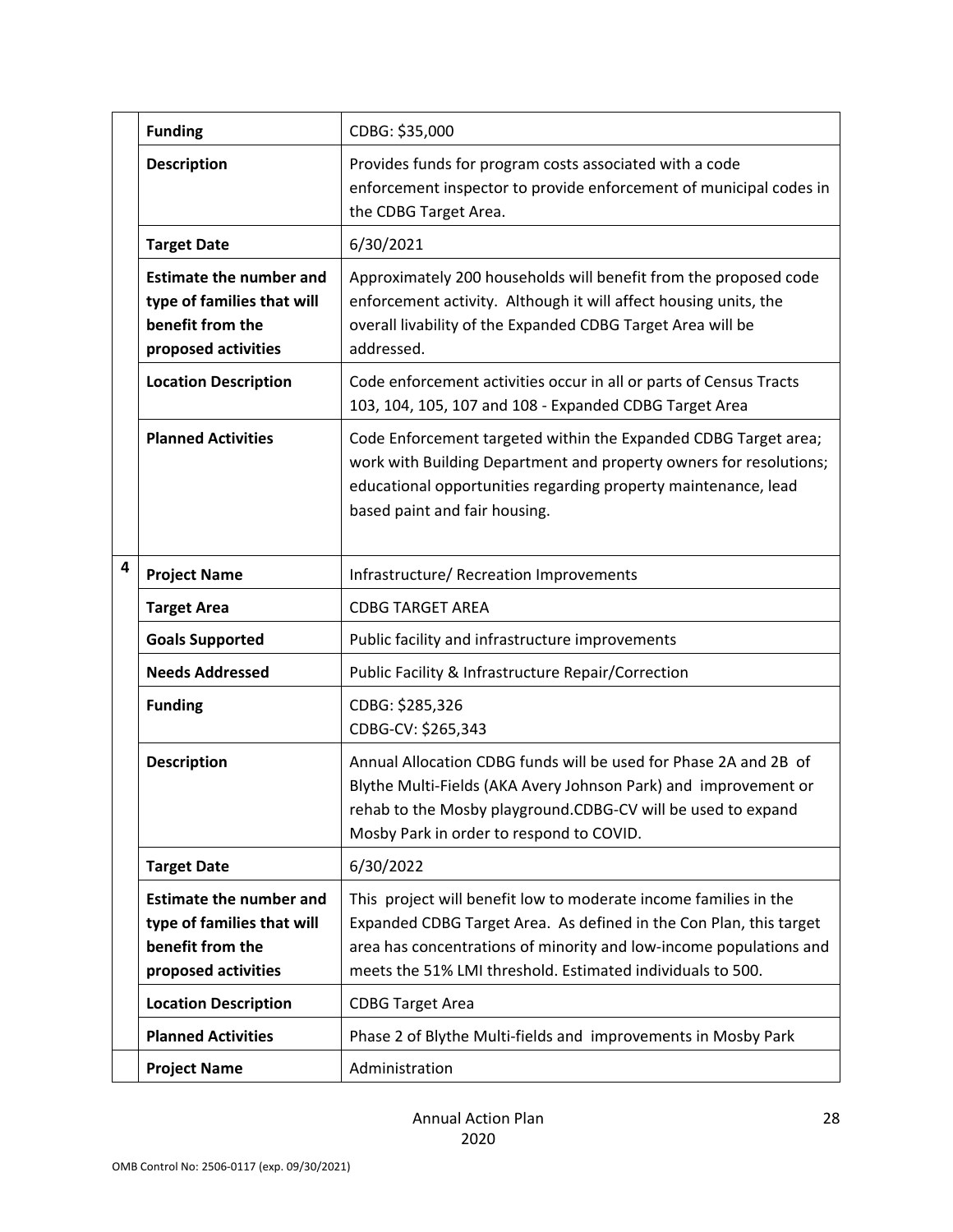| 5 | <b>Target Area</b>                                                                                      | <b>CDBG TARGET AREA</b>                                                                                                                                                        |
|---|---------------------------------------------------------------------------------------------------------|--------------------------------------------------------------------------------------------------------------------------------------------------------------------------------|
|   | <b>Goals Supported</b>                                                                                  | <b>Code Enforcement</b><br>Public facility and infrastructure improvements<br>Administration<br><b>Economic Developement</b><br><b>Public Service</b>                          |
|   | <b>Needs Addressed</b>                                                                                  | Public Facility & Infrastructure Repair/Correction<br><b>Code Enforcement</b><br>Transitional and supportive housing needs<br>Public Awareness-Fair Housing & Lead Based Paint |
|   | <b>Funding</b>                                                                                          | CDBG: \$72,000                                                                                                                                                                 |
|   | <b>Description</b>                                                                                      | Administration for 2020-21 annual allocation.                                                                                                                                  |
|   | <b>Target Date</b>                                                                                      | 8/30/2022                                                                                                                                                                      |
|   | <b>Estimate the number and</b><br>type of families that will<br>benefit from the<br>proposed activities |                                                                                                                                                                                |
|   | <b>Location Description</b>                                                                             |                                                                                                                                                                                |
|   | <b>Planned Activities</b>                                                                               | <b>Adminstration and Planning</b>                                                                                                                                              |
| 6 | <b>Project Name</b>                                                                                     | Admin-CV                                                                                                                                                                       |
|   | <b>Target Area</b>                                                                                      | <b>CDBG TARGET AREA</b>                                                                                                                                                        |
|   | <b>Goals Supported</b>                                                                                  | Public facility and infrastructure improvements<br>Administration<br><b>Economic Developement</b><br><b>Public Service</b>                                                     |
|   | <b>Needs Addressed</b>                                                                                  | <b>Economic Developement</b><br><b>Public Service</b>                                                                                                                          |
|   | <b>Funding</b>                                                                                          | CDBG-CV: \$110,828                                                                                                                                                             |
|   | <b>Description</b>                                                                                      | Administration of the CDBG-CV funds                                                                                                                                            |
|   | <b>Target Date</b>                                                                                      | 9/30/2022                                                                                                                                                                      |
|   | <b>Estimate the number and</b><br>type of families that will<br>benefit from the<br>proposed activities | Low to moderat income families and indvicuals will be assisted.                                                                                                                |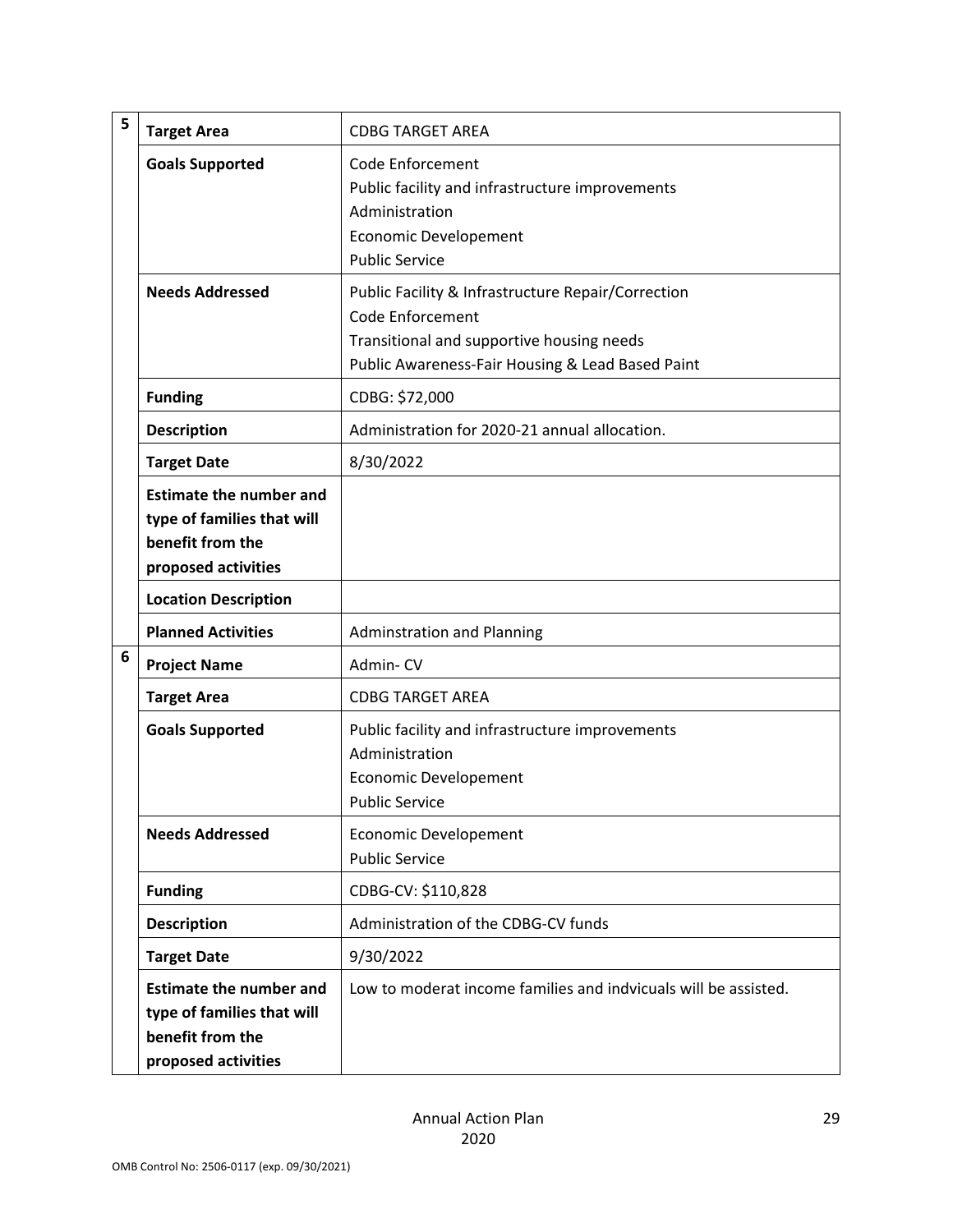| <b>Location Description</b> | Adminsitration and Planning of the CDBG-CV funds. |
|-----------------------------|---------------------------------------------------|
| <b>Planned Activities</b>   |                                                   |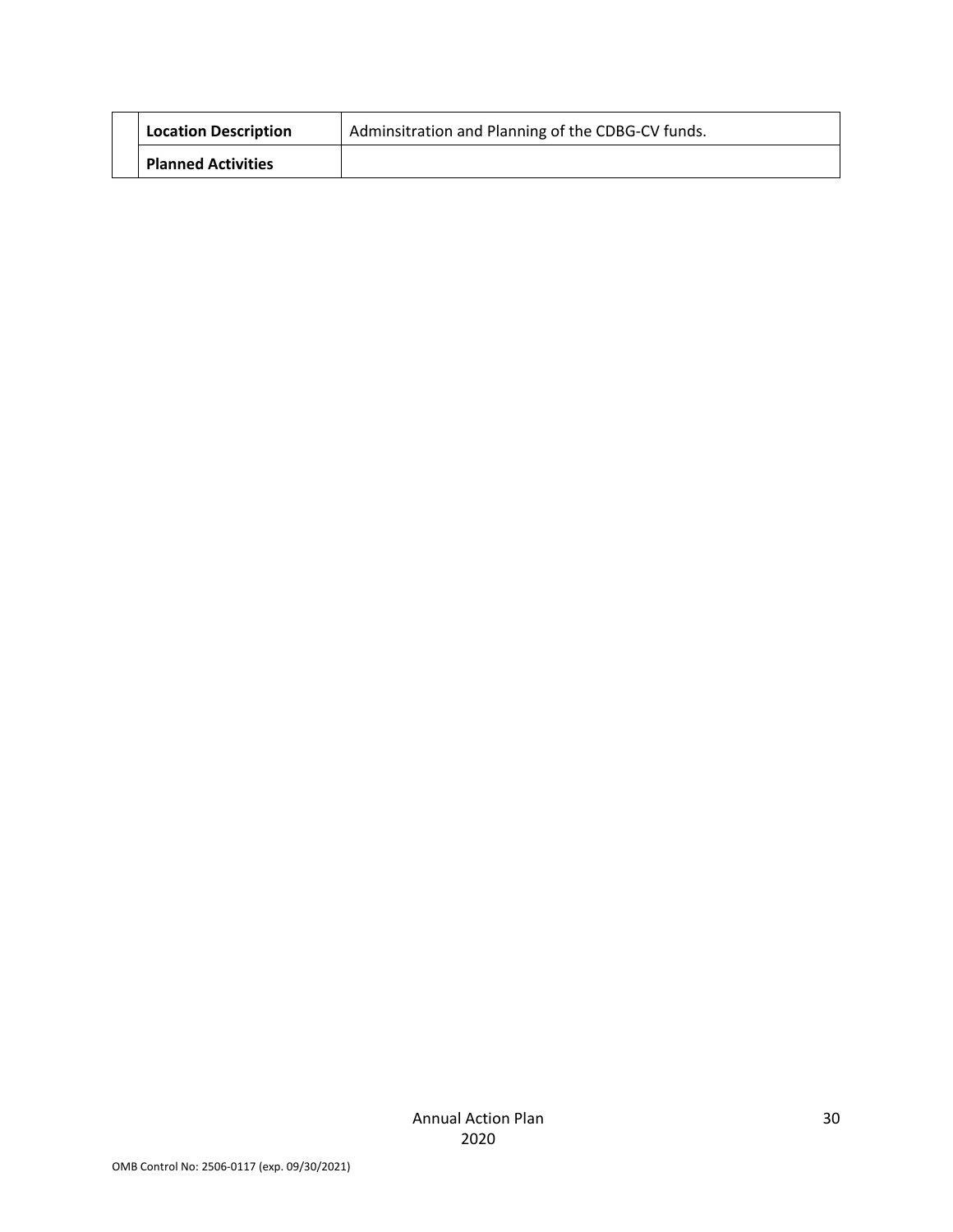### **AP‐50 Geographic Distribution – 91.220(f)**

### **Description of the geographic areas of the entitlement (including areas of low‐income and minority concentration) where assistance will be directed**

The CDBG Target Area for the City of Cleveland covers all of Census Tracts 107, parts of Census Tracts 104 and 108 within the city limits, and parts of 103 and 105, all of which are within low to moderate income census block groups. The area is roughly bounded by Keith Street, Lee Highway, and Westland Drive to the west; 20th Street to the north; Little Chatata Creek and Appalachian Highway to the east; and Appalachian Highway to the south. Downtown Cleveland is directly west/northwest of the target area. Data in this section is taken from HUD CPD Maps, 2011‐2015 5‐Year ACS, 2013‐2017 5‐Year ACS, and the 2010 Census, depending on data available.

*Social Characteristics:* The estimated eligible population is over 16,000. There are 6,395 total households. Householders living alone range from a high of 56% in CT 105 to a low of 21% in CT 103; elderly households account for approximately 8% to 34% within the target area block groups. At least 9%, and up to almost 30% of the households in each tract have a disabled member.

While still predominately White, over half of Cleveland's African-American population resides in the target area. Over one‐third of the Hispanic population resides in the target area and nearly a quarter of the Asian population resides there as well. Almost 70% of the American Indian/Alaska Native population resides within the CDBG Eligible Area. Block Group 2 of Census Tract 104 and Block Group 1 of Census Tract 108 have the largest concentrations of minority persons with 33% and 28% respectively. Although close in percentage, Block Group 2 of Census Tract 104 has over three times the minority individuals than Block Group 1 of Census Tract 108.

*Housing Characteristics:* Within the CDBG eligible area there are 6,395 total housing units. Owner occupancy ranges from a high of 59% in Block Group 1 of CT 103 to a low of 7% in Block Group 2 of CT 105. The median value of owner‐occupied housing ranges from \$56,600 in Block Group 1 of CT 103 to \$194,200 in Block Group 1 of CT 102. Gross rents ranges from \$458 in Block Group 3 of CT 107 to \$877 in Block Group 2 of CT 103. It is worth noting that of the tracts within the target area, Block Group 1 of CT 103 has the lowest median value of owner‐occupied housing and most‐likely the lowest gross rent for rental housing, but data was not available for this particular block group. Because in a previous section of the Consolidated Plan cost burden was identified as the most widespread housing problem by a considerable margin, cost burden with the target area was further studied. Within the target area, householders had cost burdens ranging from a high of over 46% in CT 107 to a low of 34% in CT 103. Regardless of the specific tract, at least one‐quarter of all households are cost burdened.

*Economic Characteristics:* Median household income in the four CTs range from a high of \$40,421 in CT 102 to a low of \$16,385 in CT 104. Within Census Block 1 of CT 104 over 50% of households have incomes less than \$15,000, and more than one in three have household income less than \$10,000. This compares to \$41,570 as the median household income for Cleveland as a whole. Households receiving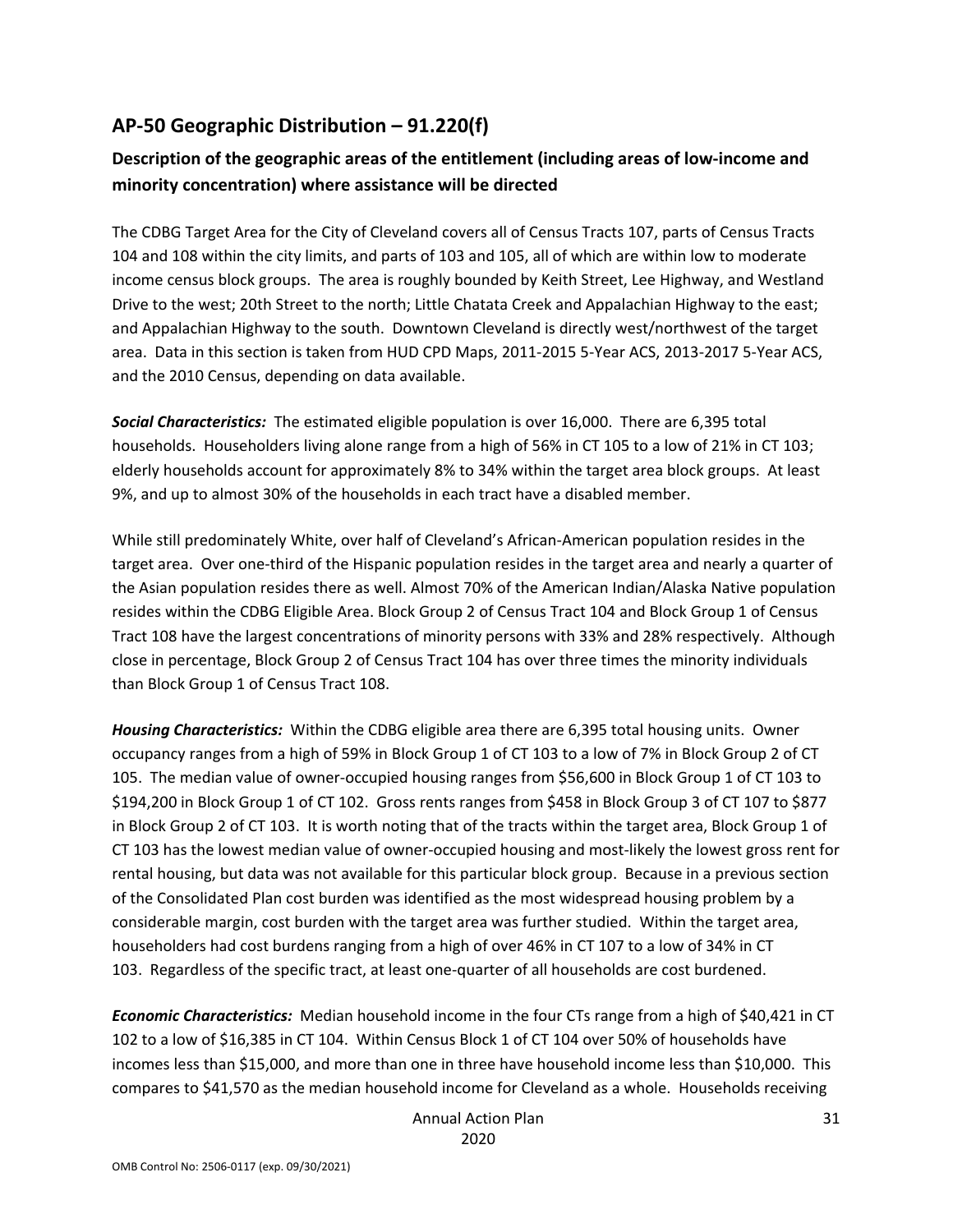Supplemental Security Income (SSI), cash public assistance income, or Food Stamps/SNAP in the past 12 months range from 21% in CT 102 to 88% in CT 104. The rate of families with incomes below the poverty level ranges from a high of 51% in CT 104 to a low of 12% in CT 102; the poverty rate for families in Cleveland as a whole is 17%. Within the civilian labor force unemployment ranges from a high of over 32% in CT 104 to a low of 9% in CT 101.

### **Geographic Distribution**

| <b>Target Area</b>      | <b>Percentage of Funds</b> |
|-------------------------|----------------------------|
| <b>CDBG TARGET AREA</b> | 100                        |

**Table 8 ‐ Geographic Distribution** 

### **Rationale for the priorities for allocating investments geographically**

Collectively taken, the above referenced characteristics are the primary rationale for allocating community development investments within the CDBG target area. This is also a more densely developed detached single‐family area on smaller lots, leading to the City's strategy of improving the public spaces and facilities, particularly those spaces used for recreational purposes. The open spaces provide an opportunity for children to play and adults to exercise, and indoor space where non‐profit and local government agencies can provide services to those in need, which are over represented in the low to moderate income CTs comprising the target area. An additional rationale is that the housing stock is generally older and there is a high percentage of rental properties, which when combined with lower incomes stresses owner's ability to maintain their properties. Lastly, targeting a limited area promises a bigger impact and the focusing of leveraged resources.

If low to moderate income projects are proposed outside of the CDBG target area, each will be evaluated and reviewed to ensure eligibility and consistency with the overall goals of the 2019‐2023 Consolidated Plan.

#### **Discussion**

In general, the CDBG target area is targeted for investment because of heightened need. That need is evidenced by concentrations of minorities and others with lower incomes, higher housing cost burdens, higher unemployment rates, higher percentages of households living on fixed incomes, and higher percentages of households with a disabled member.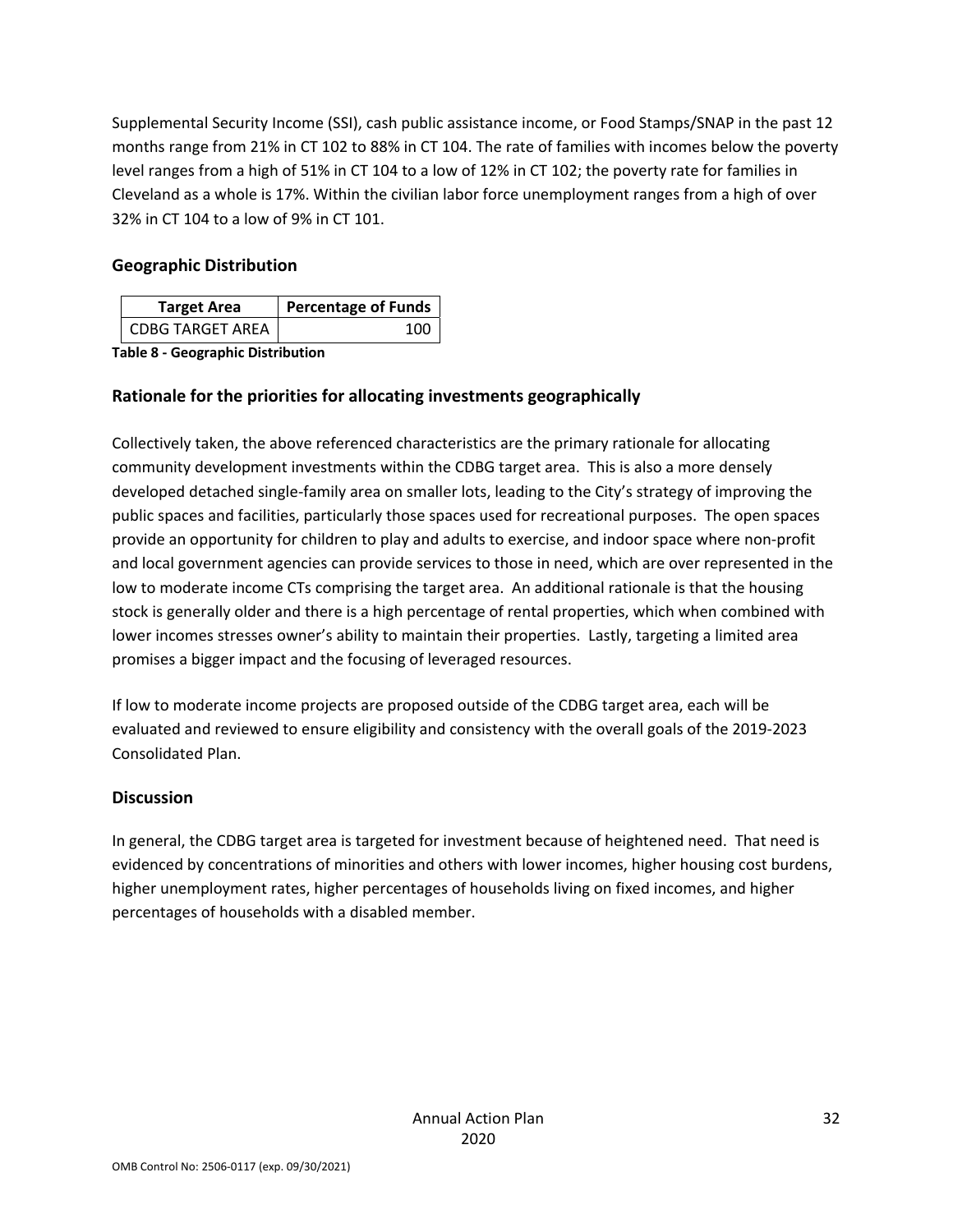# **Affordable Housing**

### **AP‐55 Affordable Housing – 91.220(g) Introduction**

The City of Cleveland's CDBG program supports affordable housing opportunities. With few exceptions, the CDBG regulations do not allow funds to be used for the construction of housing. However, what is permitted and what had been an effective strategy for the City's CDBG investments is supporting other partner agencies such as Habitat for Humanity that do new construction, either through allowable activities such as land acquisition, infrastructure and site development, and by providing financial assistance for low to moderate income homebuyers. These activities will be strategically pursued throughout the Annual Action Plan and Consolidated Plan planning periods.

The City actively supports area public and private housing and social service agencies that provide assistance to residents. Cleveland and Bradley County are fortunate to have many agencies which are instrumental in meeting the various needs of lower income residents. The City works directly with Habitat for Humanity, an affordable housing provider; and City Fields, a Community Development Corporation serving the CDBG target area; the Cleveland Housing Authority and Cleveland Emergency Shelter on the public housing and homeless fronts. The City of Cleveland provides code enforcement measures, foreclosed property care, & public awareness of Fair Housing to households. Financial and educational assistance is also provided by the City through its various social partners.

The City plans to continue the partnership with City Fields to complete portions of the master plan. In 2018, they became a 501c3 designated Community Development Corporation (CDC) to help the City more aggressively address affordable housing by developing quality affordable housing and social and economic development issues that exist in certain parts of Cleveland. To achieve this goal, City Fields has partnered with the CDBG office to assist with down payment assistance. As a CDC, City Fields can develop affordable housing to grow homeownership in their target area. Purchasing homes in order to renovate and sell them to future homeowners can also aid in preventing rapid gentrification. Additionally, this designation allows them to work with local banks, offering financial services that will benefit the neighborhood.

| One Year Goals for the Number of Households to be Supported |  |  |
|-------------------------------------------------------------|--|--|
| Homeless                                                    |  |  |
| Non-Homeless                                                |  |  |
| Special-Needs                                               |  |  |
| Total                                                       |  |  |

**Table 9 ‐ One Year Goals for Affordable Housing by Support Requirement**

| One Year Goals for the Number of Households Supported Through |  |
|---------------------------------------------------------------|--|
| Rental Assistance                                             |  |
| Arracle Later District                                        |  |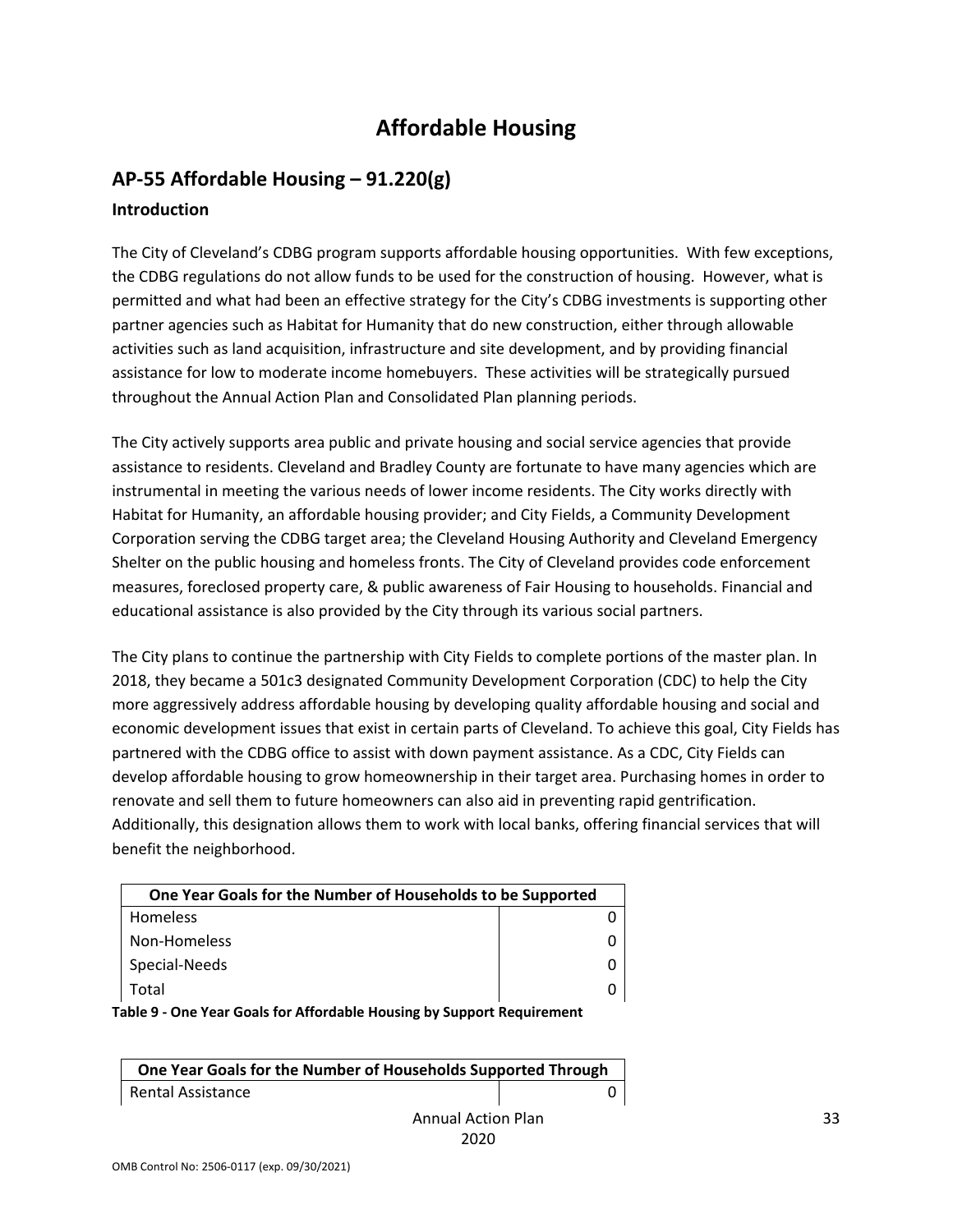| One Year Goals for the Number of Households Supported Through |  |  |
|---------------------------------------------------------------|--|--|
| The Production of New Units                                   |  |  |
| Rehab of Existing Units                                       |  |  |
| <b>Acquisition of Existing Units</b>                          |  |  |
| Total                                                         |  |  |

**Table 10 ‐ One Year Goals for Affordable Housing by Support Type**

### **Discussion**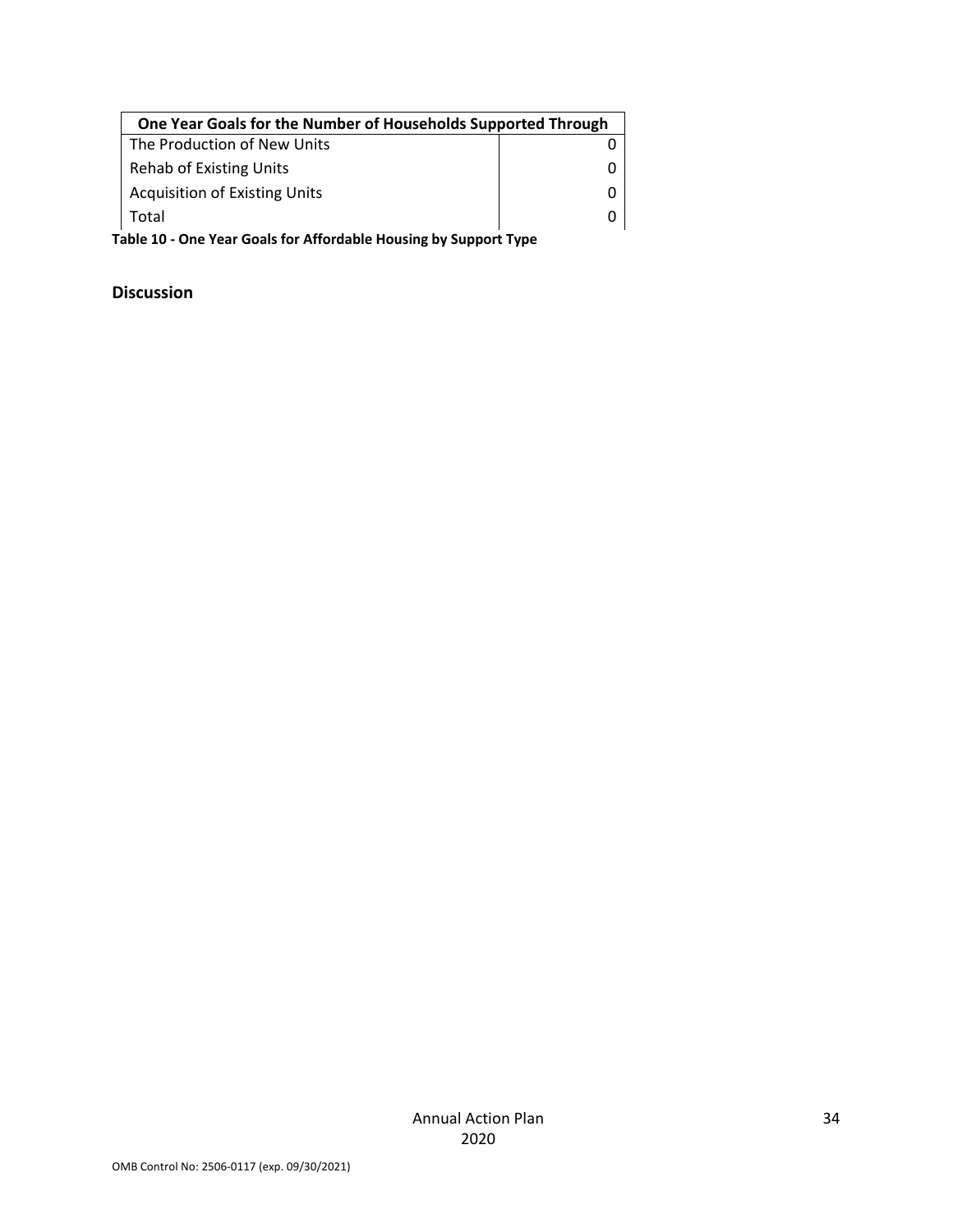## **AP‐60 Public Housing** *–* **91.220(h) Introduction**

The Cleveland Housing Authority has been serving Cleveland and Bradley County since 1959 and operates 420 conventional units of public housing on 14 scattered sites. As of June 1, 2020, a total of 398 families resided in the public housing program and 195 families were being served . Currently, the Public Housing waiting list is 206. The Section 8 waiting list in 16. . CHA financial support is derived from HUD in the form of PIH Operating Subsidy of \$1.5 million and \$971,000 Section 8 Housing Assistance. The average income of residents remains at or below 30% of AMI.

### **Actions planned during the next year to address the needs to public housing**

Significant numbers of the Cleveland Housing Authority's units were built prior to the American Disabilities Act. Those units are walk‐up units in need of modernization upgrades to improve accessibility and to increase the number of units that can be made available to persons with mobility issues. As stated in previous sections there is a growing demand for elderly and disabled housing units in the City. Likewise, there is a need to reconfigure or develop new units that accommodate large families. At the same time, deconcentrating public housing units is a goal of the CHA. Meeting these somewhat conflicting goals concurrently will necessitate the acquisition of additional properties and the reprogramming and extensive reconfiguring of existing units.

The Cleveland Public Housing Authority is actively exploring opportunities and grants to modernize and redevelop properties where needed. In cases and applications where demolition might be feasible, the goal will be to reduce density, add green space and modern living features, and replace any reduction in total units with additional Section 8 vouchers. To add new units housing low income populations, CHA is evaluating the feasibility of a tax credit development and other forms of non‐traditional public housing finance tools.

### **Actions to encourage public housing residents to become more involved in management and participate in homeownership**

The Cleveland Housing Authority Board is comprised of seven members, including one resident. Appointments to the CHA Board are made by the Mayor of Cleveland. CHA strongly encourages the involvement of its residents in providing input into its management policies and operating procedures. CHA's Resident Associations holds periodic meetings to provide a forum for input, coordination between residents and CHA staff regarding regulatory/policy changes as well as current and future modernization activities.

City Fields, a 501c3 designated Community Development Corporation (CDC) has partnered with the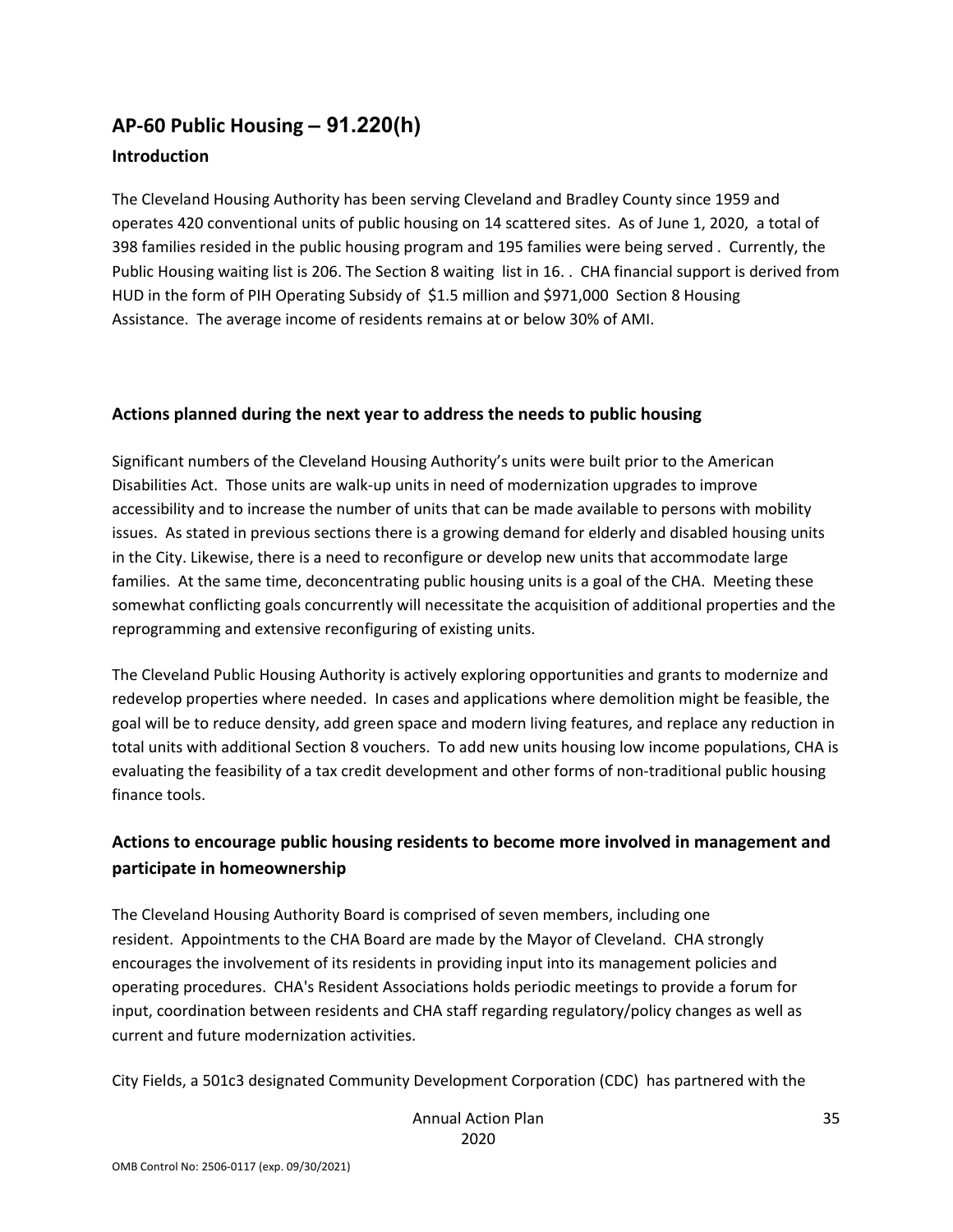CDBG office to assist with down payment assistance. Many of the residents in our neighborhood are currently renters. Thirty Five residents have completed home ownership classes in partnership with the University of Tennessee Extension Office that provides a certificate that allows graduates to certify their education and provide them with credentials to access mortgages and down payment assistance. CDBG funds of up to \$6,000 per household are being made available for those who meet the income qualifications. City Fields is also offering up to \$2000 in down payment assistance. This will make home ownership more of a reality for low‐income families in the target area.

### **If the PHA is designated as troubled, describe the manner in which financial assistance will be provided or other assistance**

Not Applicable.

**Discussion**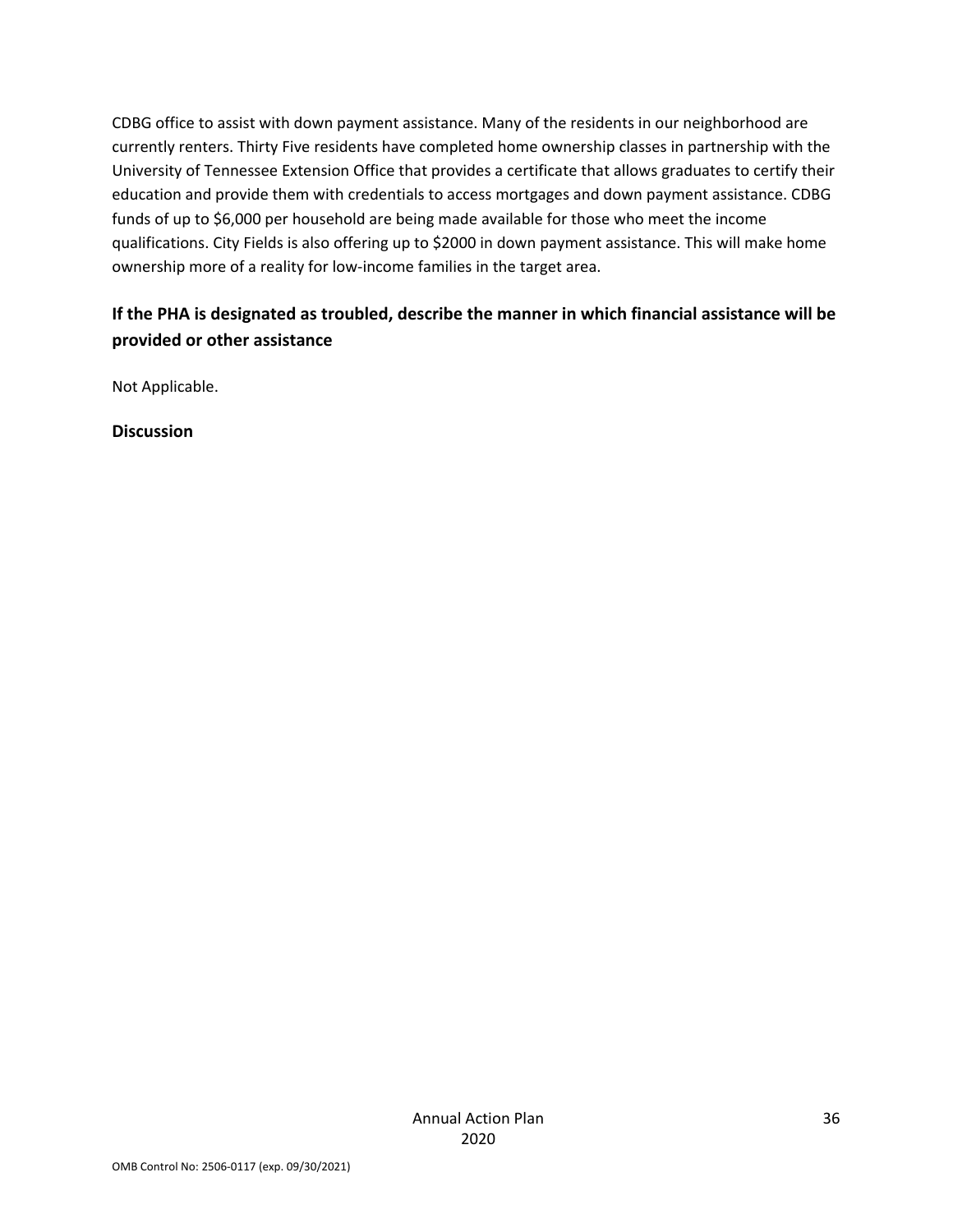## **AP‐65 Homeless and Other Special Needs Activities – 91.220(i) Introduction**

Cleveland has one primary facility for housing homeless persons. This is the Cleveland Emergency Shelter operated by the Bradley/Cleveland Community Services Agency. The Cleveland shelter has 50 beds and provides emergency shelter housing for males, females, and couples. The Executive Director reports that they can usually house anyone who needs housed, meaning they seldom turn anyone away who be unsheltered. The shelter receives ESG funding the State of Tennessee and uses those funds for essential services and homeless prevention (utility deposits, some arrearages, etc.). In addition to the Cleveland Emergency Shelter there is also a Harbor Safe House that can accommodate between 10 to 12 families who are victims of domestic violence. Life Bridges also provides services for mentally handicapped individuals to become more self‐sufficient; to train them to perform everyday tasks and helps them to gain employment in the community. There is no transitional housing or permanent supportive housing in Cleveland, although the agencies mentioned provide wrap around type services, including life training, employment training, and other programming.

### **Describe the jurisdictions one‐year goals and actions for reducing and ending homelessness including**

### **Reaching out to homeless persons (especially unsheltered persons) and assessing their individual needs**

The Homeless Needs Assessment in this Consolidated Plan is primarily based on point‐in‐time information provided to HUD by the Chattanooga/Southeast Tennessee Continuum of Care (CoC). These counts are done at least every other year and will continue throughout the consolidated planning period. CoC's are required to provide an unduplicated count of homeless persons according to HUD standards. Where appropriate, anecdotal information and/or estimates by service providers are included in the Consolidated Plan narrative to support the need and extent of homelessness. Although homelessness is very visible in most U.S. communities, including Cleveland, TN, by its very nature it is extra difficult, particularly for smaller jurisdictions with fewer resources, to accurately document and quantify.

Outreach to homeless individuals is primarily done through case managers and staff at area shelters and health care facilities. These agencies are the key service providers for homeless needs and manage their programs to keep services in line with their assessment of needs and discussions with clients.

#### **Addressing the emergency shelter and transitional housing needs of homeless persons**

The City of Cleveland has in the past received funding through the State of Tennessee Small Cities Emergency Shelter Grant program. These funds are sub‐granted to the Cleveland Emergency Shelter for essential services and homelessness prevention. At this time there are no transitional housing options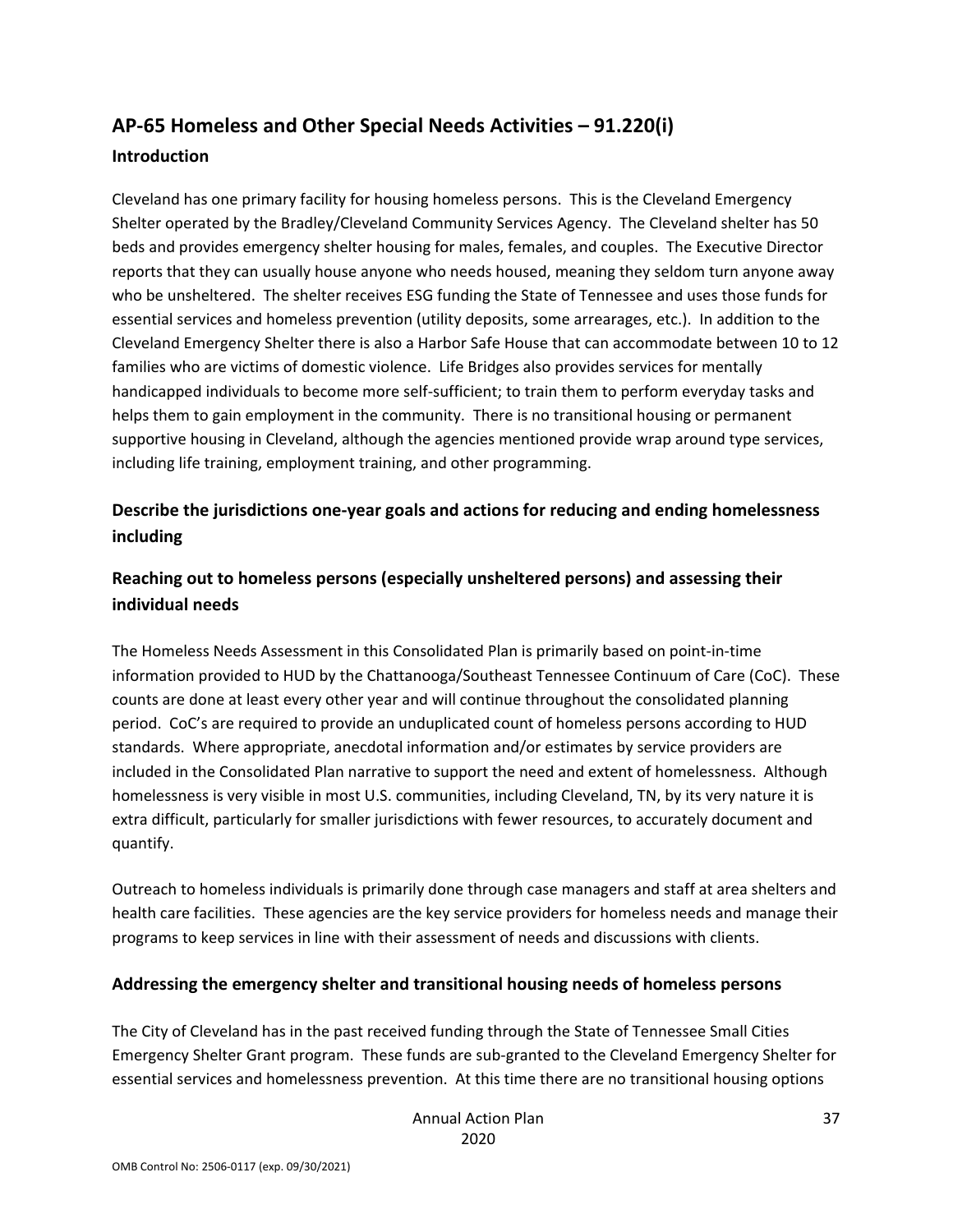available within the City, however, this is routinely identified as a need and continues to be discussed.

**Helping homeless persons (especially chronically homeless individuals and families, families with children, veterans and their families, and unaccompanied youth) make the transition to permanent housing and independent living, including shortening the period of time that individuals and families experience homelessness, facilitating access for homeless individuals and families to affordable housing units, and preventing individuals and families who were recently homeless from becoming homeless again**

The City of Cleveland and the providers of services and emergency housing for the homeless are more focused on meeting immediate shelter needs. The need to end the cycle of homelessness is recognized, but limited resources and capacity, and the relatively small number of persons experiencing homelessness, restrict what can be accomplished and result in a focus more purely on daily health and safety issues. The Cleveland Emergency Shelter has a total of 50 beds now, and is actively pursuing funding for transitional shelter needs.

**Helping low‐income individuals and families avoid becoming homeless, especially extremely low‐income individuals and families and those who are: being discharged from publicly funded institutions and systems of care (such as health care facilities, mental health facilities, foster care and other youth facilities, and corrections programs and institutions); or, receiving assistance from public or private agencies that address housing, health, social services, employment, education, or youth needs.**

The City of Cleveland receives funding through the State of Tennessee Small Cities Emergency Shelter Grant program. These funds are sub‐granted to the Cleveland Emergency Shelter for essential services and homelessness prevention. Homeless prevention funds go for security and utility deposits, and in some cases for arrearages.

#### **Discussion**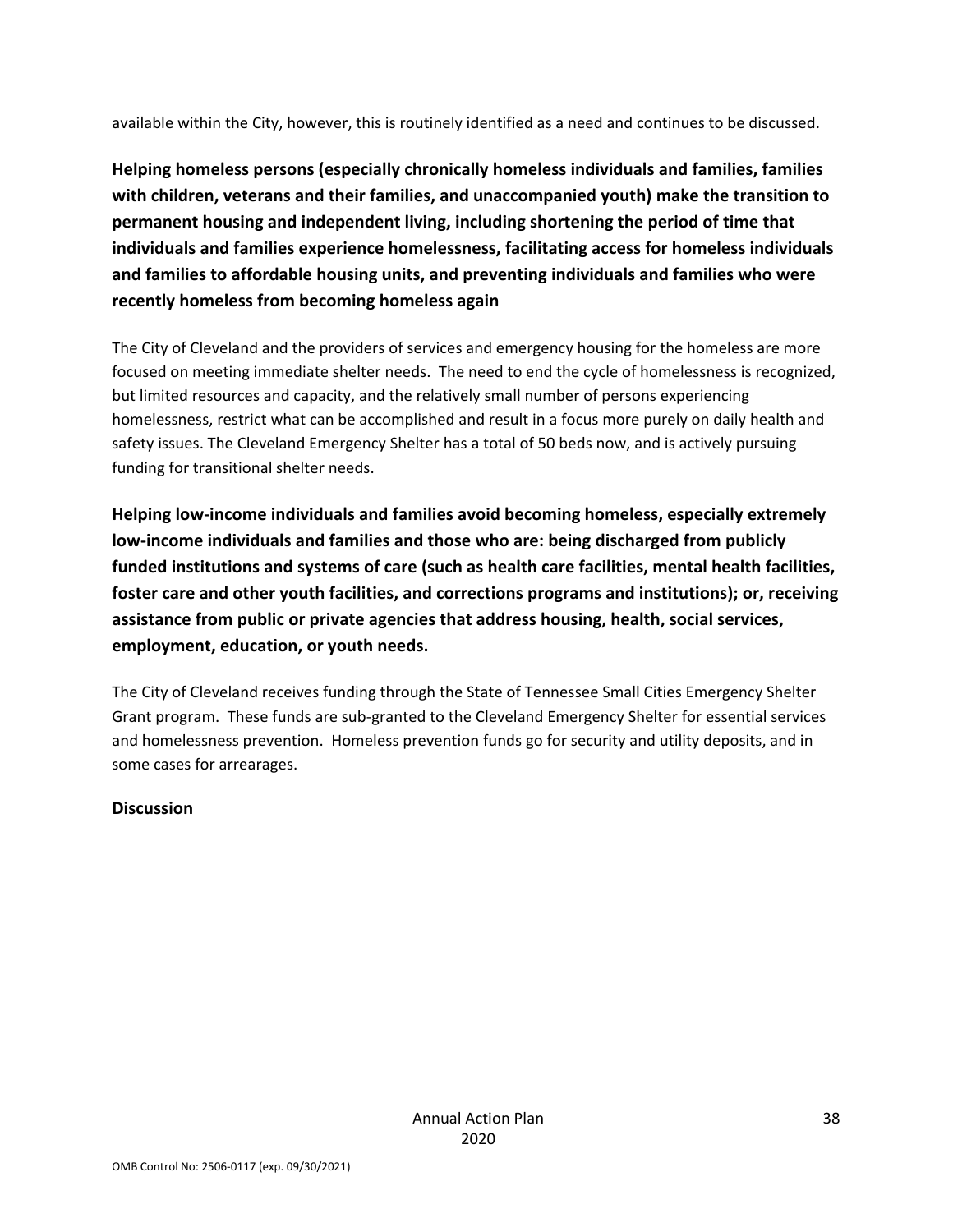## **AP‐75 Barriers to affordable housing – 91.220(j)**

### **Introduction:**

Educating and training the public of the importance of affordable housing opportunities throughout the city will be a priority. Professionals in the real estate community understand the needs of the community and may need to convene regularly to discuss how to make sure there are a range of housing types and incomes throughout all parts of the city may be an option.

Funding opportunities used by nonprofit developers could be matched or leveraged with other public‐ private partnerships made available to the city. The need to work with regional agencies and partners to create balance within the region may also be appropriate to create a viable and sustaining community for all.

**Actions it planned to remove or ameliorate the negative effects of public policies that serve as barriers to affordable housing such as land use controls, tax policies affecting land, zoning ordinances, building codes, fees and charges, growth limitations, and policies affecting the return on residential investment**

The City continues to make improvements to the Zoning Ordinance to promote affordable housing and has amended the Zoning Ordinance on Accessory Dwelling Units to include "detached accessory dwelling" which provides a secondary dwelling within an existing single‐family home. Recent demographic data reveals that multi‐generational habitation has now reached 17% and is expected to increase with the graying of the general population as more individuals look to be in the care of close relatives. Other benefits of allowing detached accessory dwellings include the on‐site presence of landlords which creates accountability for those living in the accessory units.

#### **Discussion:**

#### **Fair Housing Narrative:**

An Analysis of Impediments to Fair Housing Choice (AI) was prepared in 2019 and outlined the following impediments:

- Lack of public awareness of fair housing laws
- Southside of Cleveland is currently concentrated with low‐income households and affordable housing developments
- Mortgage lending practices are to be addressed since there were high denial rates among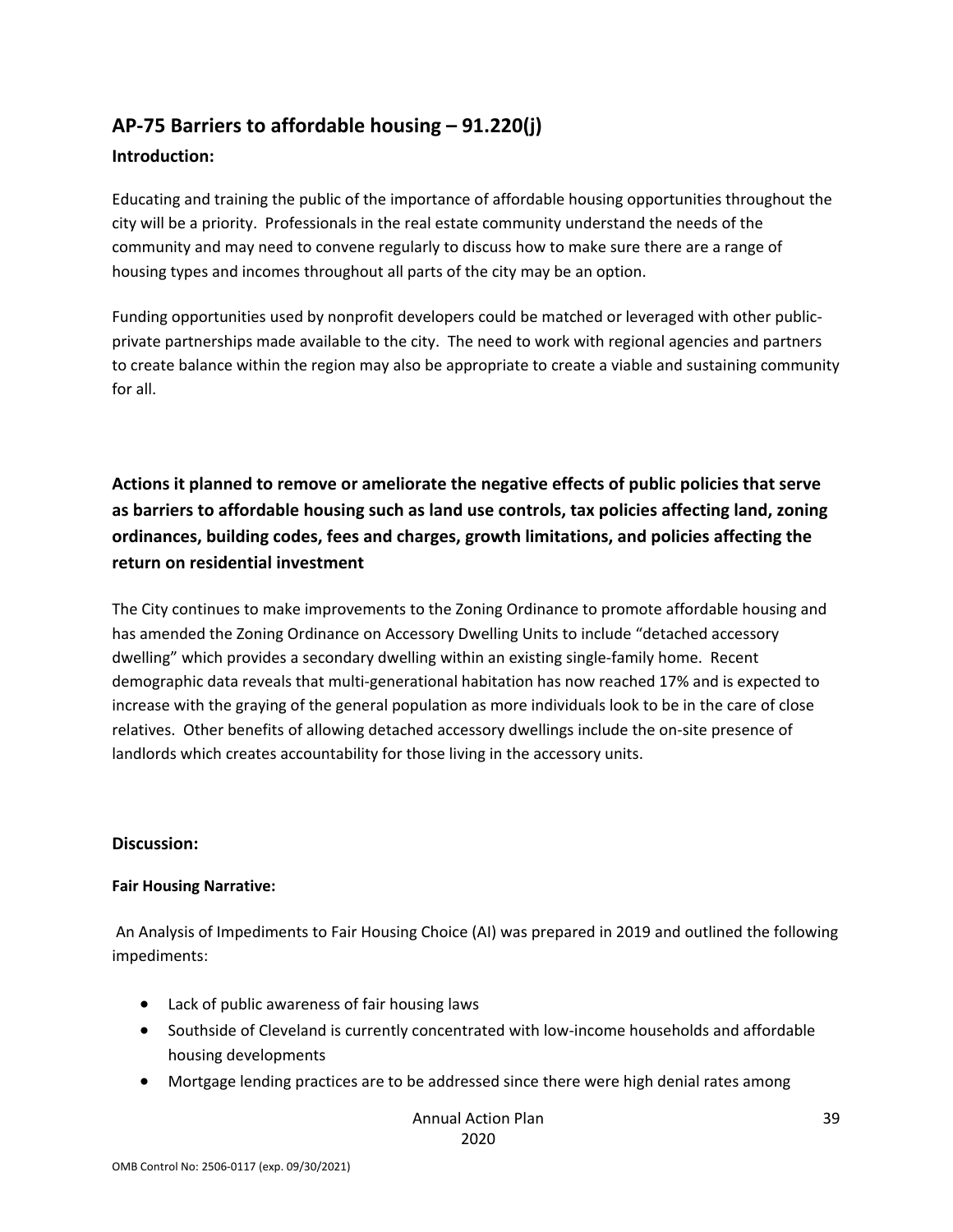certain races

Lack of landlord/tenant coordination and information

The City will continue and expand efforts to:

- To educate and disseminate information regarding fair housing laws and complaint procedures by working with public and private sector partners
- Improving the city's website
- Work with non-profit and for-profit developers to discuss and strategy for creating housing opportunities across the city
- Maintain resources for translation services to disseminate information
- Provide assistance for neighborhood groups trying to form
- Provide fair housing information to landlords and tenants
- Provide down payment and closing cost assistance in conjunction with City Field's and Habitat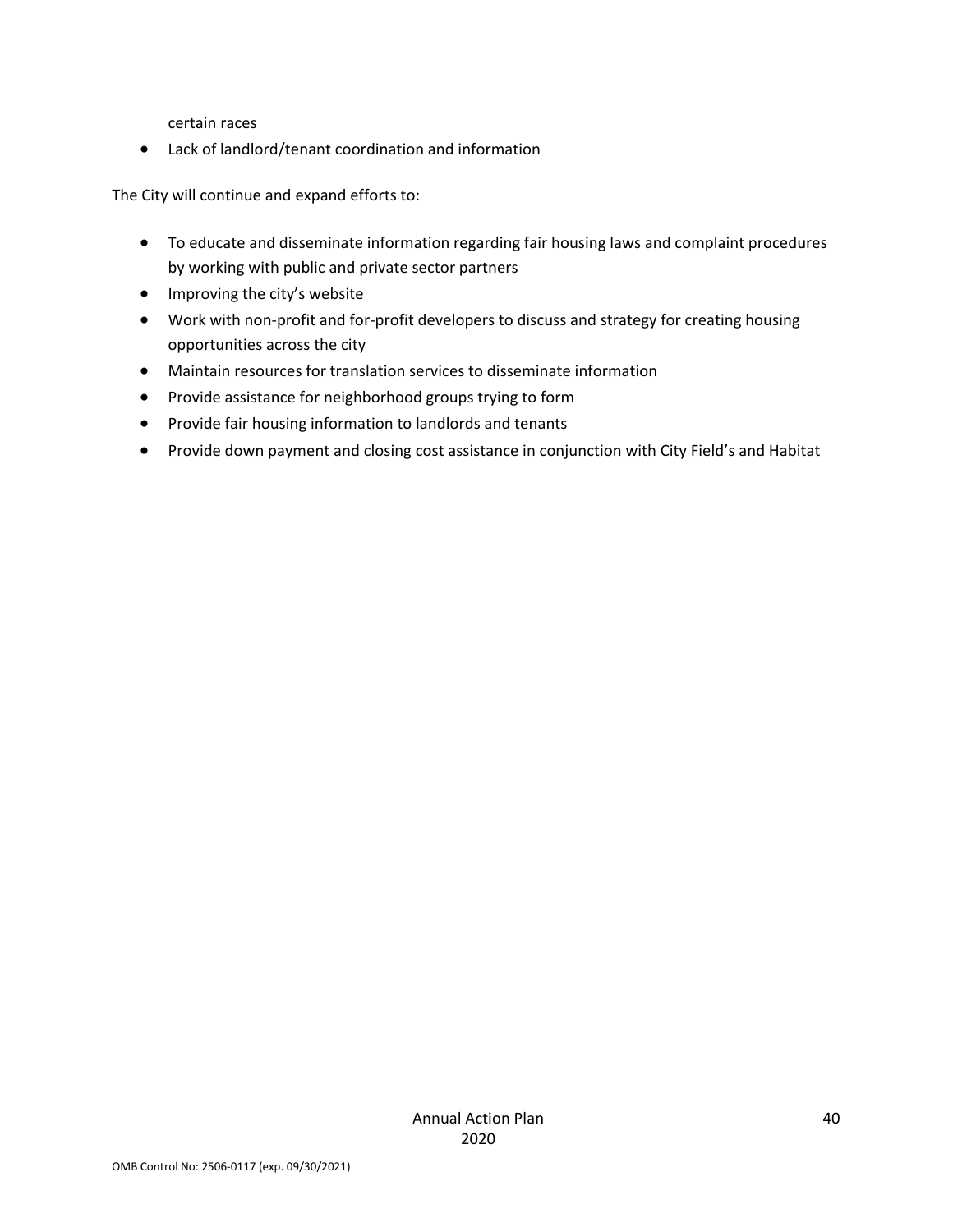### **AP‐85 Other Actions – 91.220(k)**

### **Introduction:**

#### **Actions planned to address obstacles to meeting underserved needs**

- Code enforcement in LMI (CDBG Target) area
- Affordable housing efforts with local nonprofit developers, as well as down payment assistance availability
- Public facility and infrastructure improvements in the CDBG Target area
- Continued leveraging and partnerships with other city departments, area nonprofits, and interested organizations

#### **Actions planned to foster and maintain affordable housing**

- Affordable housing opportunities made available through local nonprofit developers such as the Habitat for Humanity of Cleveland
- Code enforcement to increase livability in the LMI (CDBG Target) area

#### **Actions planned to reduce lead‐based paint hazards**

- Code enforcement efforts in the CDBG Target area
- Training and public awareness of lead‐based paint hazards

### **Actions planned to reduce the number of poverty‐level families**

- Continued leveraging of resources in the CDBG target area which has a high concentration of poverty‐level families
- Regional efforts to respond to the increased amount of jobs in the region

#### **Actions planned to develop institutional structure**

The gaps in the structure and service delivery system will include collaboration with the Chamber of Commerce, Cleveland State Community College, and Lee University students, administrators and faculty. Funding opportunities can be available through collaborative efforts between the city and many of its partners and regional outreach.

### **Actions planned to enhance coordination between public and private housing and social service agencies**

The city will continue to partner with area public and private housing and social service agencies to help

Annual Action Plan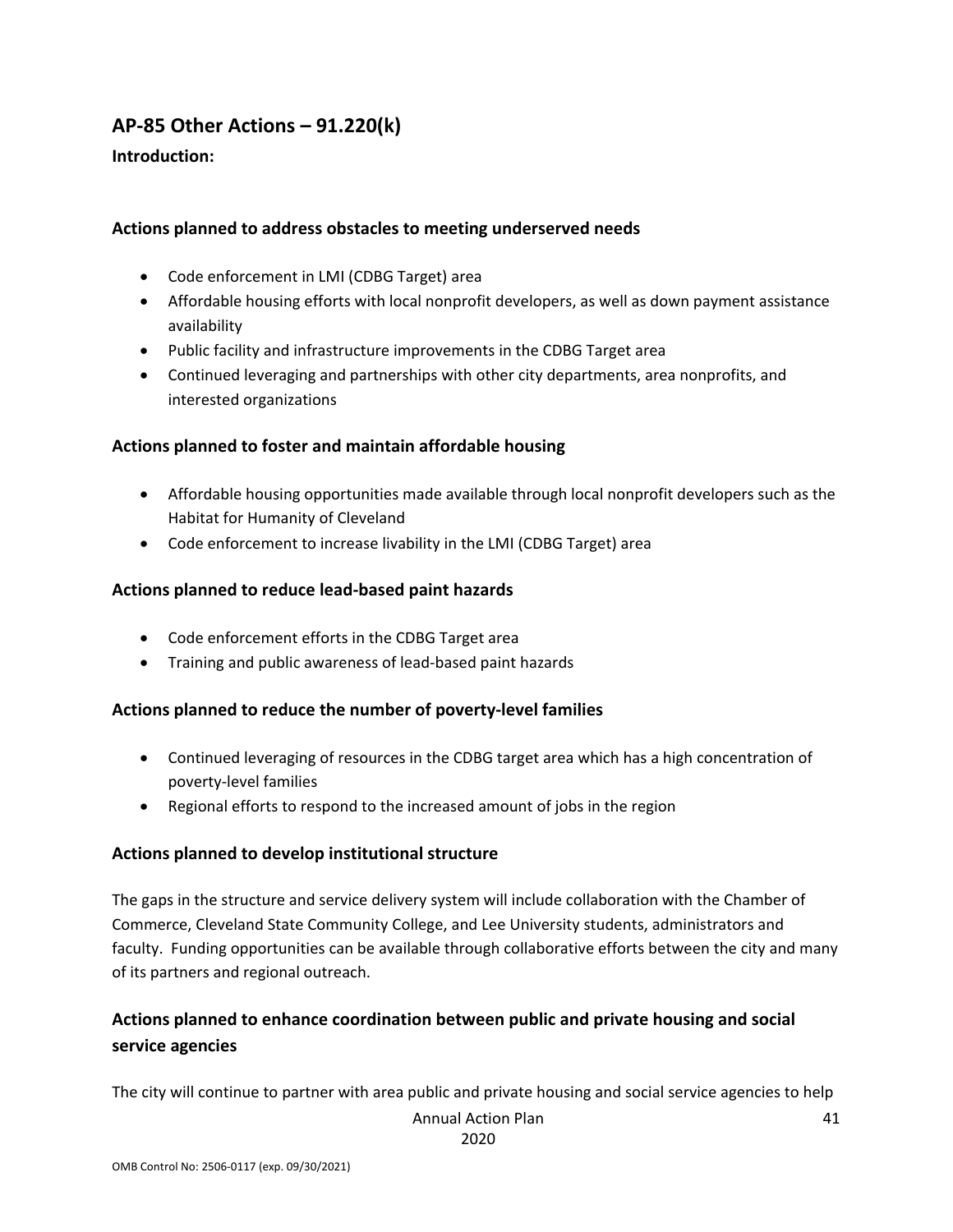create livable communities for all the citizens of Cleveland. To increase leveraging and partnerships, the city may need to work with regional agencies for additional leveraging and innovative ideas for future development options.

### **Discussion:**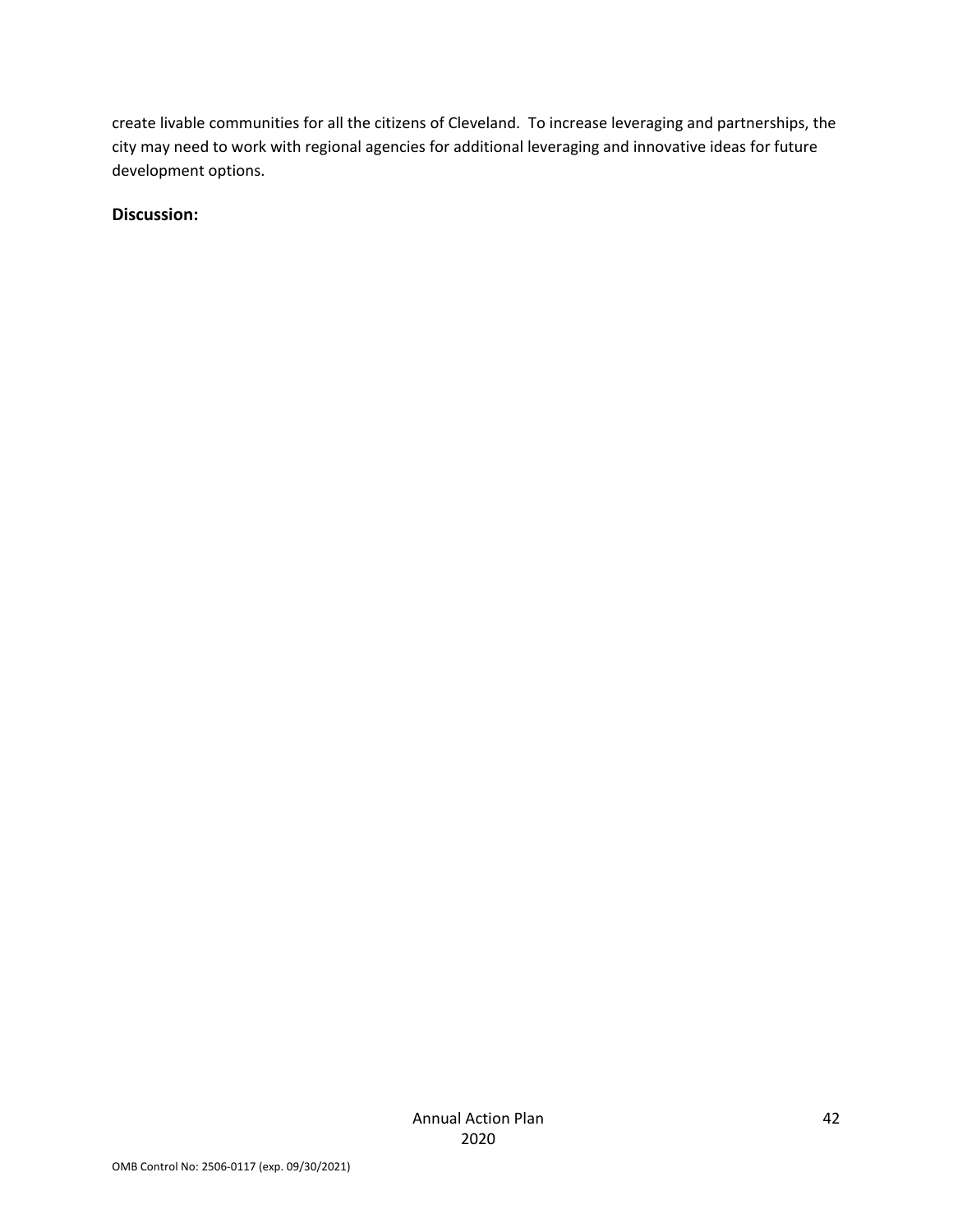## **Program Specific Requirements**

### **AP‐90 Program Specific Requirements – 91.220(l)(1,2,4)**

### **Introduction:**

A CDBG Target area has been defined in the City of Cleveland and all CDBG funds are expected to be available for low to moderate income households within this area. Projects may be proposed outside of the CDBG Target area and each will be evaluated on its eligibility and consistency with the Consolidated Plan.

### **Community Development Block Grant Program (CDBG) Reference 24 CFR 91.220(l)(1)**

Projects planned with all CDBG funds expected to be available during the year are identified in the Projects Table. The following identifies program income that is available for use that is included in projects to be carried out.

| 1. The total amount of program income that will have been received before the start of the next   |          |
|---------------------------------------------------------------------------------------------------|----------|
| program year and that has not yet been reprogrammed                                               | n        |
| 2. The amount of proceeds from section 108 loan guarantees that will be used during the year to   |          |
| address the priority needs and specific objectives identified in the grantee's strategic plan.    | 0        |
| 3. The amount of surplus funds from urban renewal settlements                                     | 0        |
| 4. The amount of any grant funds returned to the line of credit for which the planned use has not |          |
| been included in a prior statement or plan                                                        | $\Omega$ |
| 5. The amount of income from float-funded activities                                              | $\Omega$ |
| <b>Total Program Income:</b>                                                                      | 0        |

### **Other CDBG Requirements**

| 1. The amount of urgent need activities                                            | 0       |
|------------------------------------------------------------------------------------|---------|
| 2. The estimated percentage of CDBG funds that will be used for activities that    |         |
| benefit persons of low and moderate income. Overall Benefit - A consecutive period |         |
| of one, two or three years may be used to determine that a minimum overall         |         |
| benefit of 70% of CDBG funds is used to benefit persons of low and moderate        |         |
| income. Specify the years covered that include this Annual Action Plan.            | 100.00% |